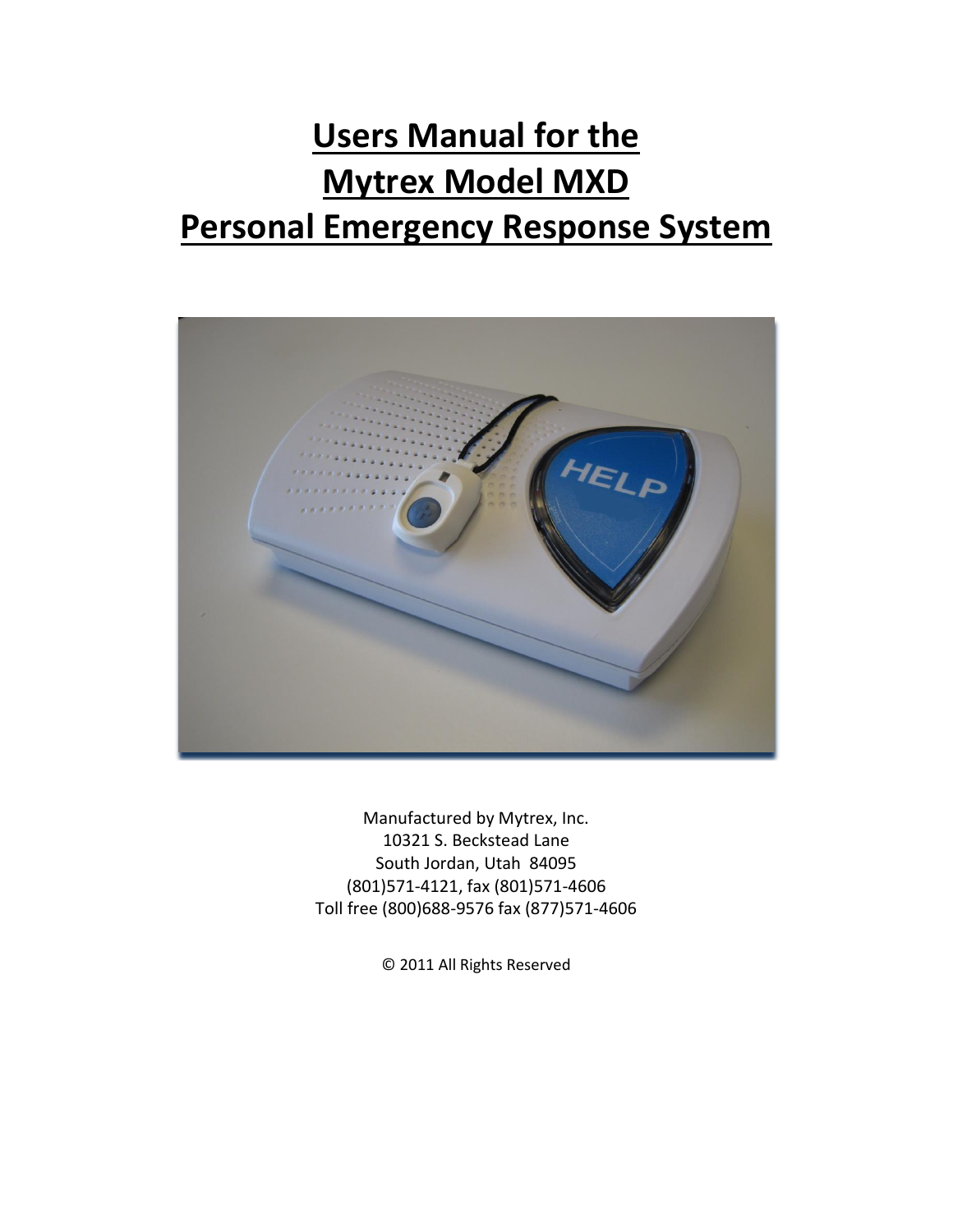# **Introduction**

Congratulations! You have chosen the Mytrex MXD Personal Emergency Response System (PERS), which you have obtained through the following service provider:

> [Providers name Providers address Business Toll free number Response Center Toll Free Number (if different from business number) Fax Number Email address Web sitel

The MXD has been created to provide you comfort, reassurance, and peace of mind by making it possible for help to be just a touch of a button away.

Pressing your waterproof personal help button (PHB) will immediately activate the MXD PERS unit. Within seconds, your response center will be notified of your need for assistance. When a call for help is received, the response center's computers provide an attendant with all of your personal information. The attendant will talk to you through the MXD unit's speakerphone. The attendant will then telephone your family, friends, or emergency services based on the type of assistance you need. Even if you cannot hear or speak to the attendant, help will be summoned for you.

The MXD unit is fast and simple to install. Your service provider's representative may connect the MXD unit during an installation visit, you may elect to do it yourself, or you may ask a friend or relative to install it for you.

To ensure that you always receive the fastest response time possible, it is very important that you do the following:

- **Notify your service provider of any changes that should be made to your personal account information.** You can update your account by calling your service provider or by pressing your PHB and relaying the information to the attendant over the speakerphone. Your response center needs to be aware of changes to your address, telephone number, responder information, medical history, allergies, doctor information, hidden key location, and other information that you wish to have on file.
- Test your MXD unit at least once a month by pressing your PHB.
- Always wear your PHB!

This User's Manual has been designed to help you make the most of your MXD PERS system. If you have any questions or concerns after reading this manual, please contact your service provider.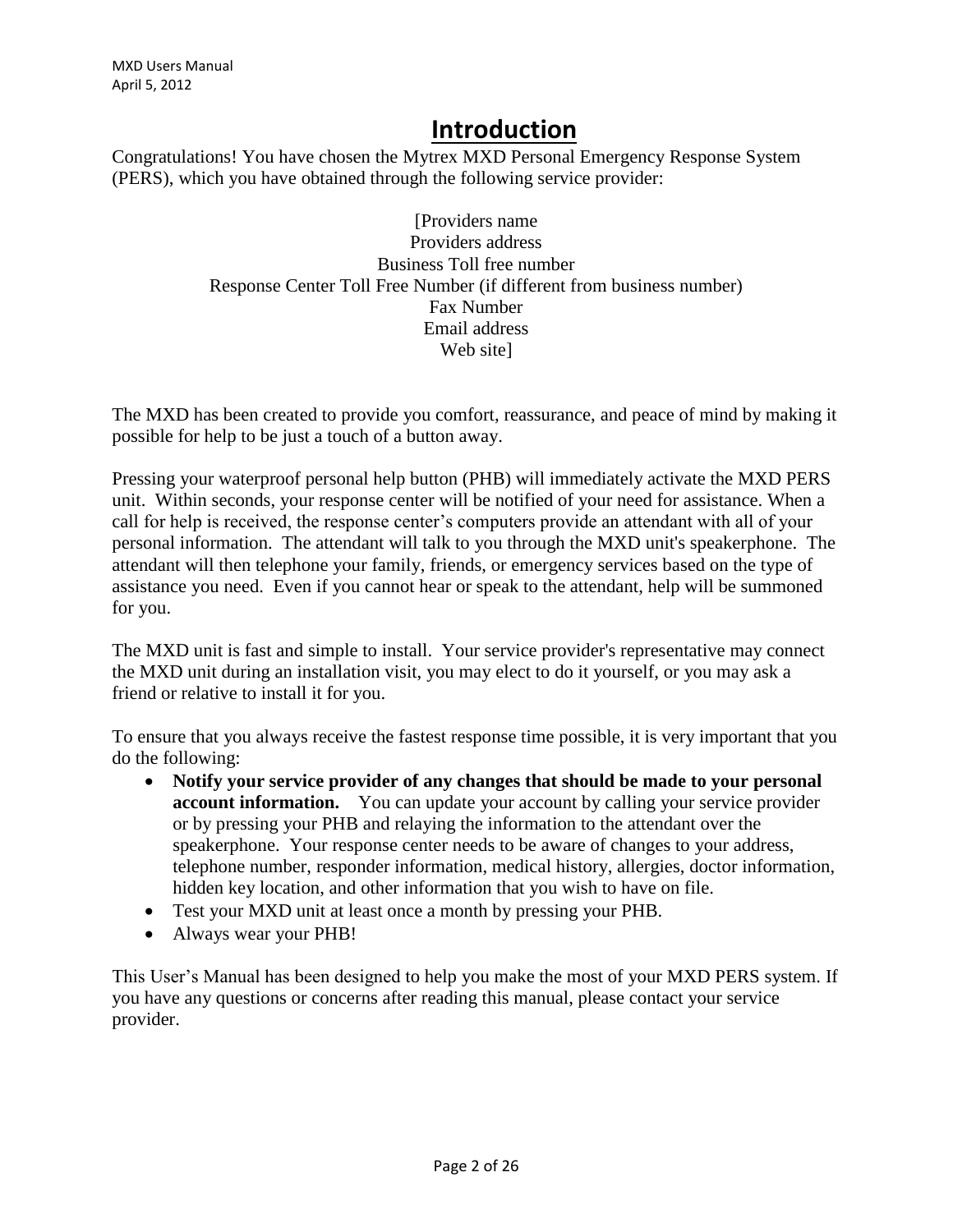# **MXD PERS Equipment Description**

### **OVERVIEW**

Your PERS system consists of the MXD base unit, telephone cord, and one or more Personal Help Buttons (PHBs) or other accessories. The MXD unit incorporates several important features, including:

- Compatible with Voice over IP (VoIP) telephone circuits in addition to standard telephone technology
- When enabled, interactive voice messages from the unit when the unit is calling the response center and during certain setup operations
- PHB detection ranges up to 600 feet from the base unit
- Simplified base unit buttons and indicator lights
- State of the art electronics
- Capacity to remember many PHB and other device codes



**Figure 1. MXD Base Unit and Power Cord**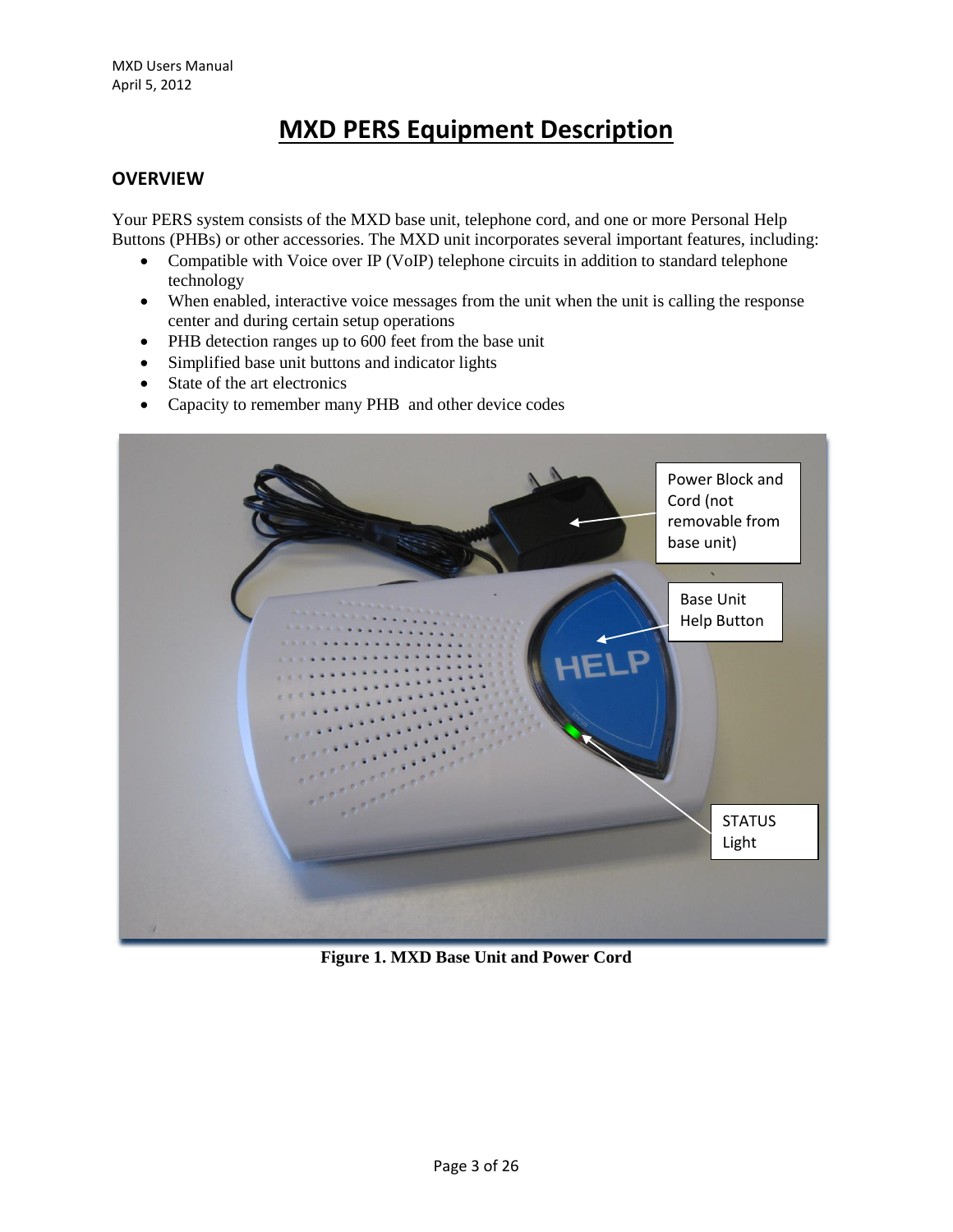

**Figure 2. Rear of MXD Base Unit**



**Figure 3.** 



 **Personal Help Button (PHB) Figure 4. MXD Telephone Cord**

**Warning**: Before your MXD system is ready for operation, it must be properly installed, have completed a range test, and completed its first call to the response center. See the detailed setup instructions later in this manual, or for additional information, contact your service provider.

# **BASE UNIT CONTROLS AND INDICATOR**

The MXD base unit has three push buttons, including the large HELP button on the top of the base unit, and two small buttons on the back of the unit that are used during initial installation and at other times if needed. Each button is described below.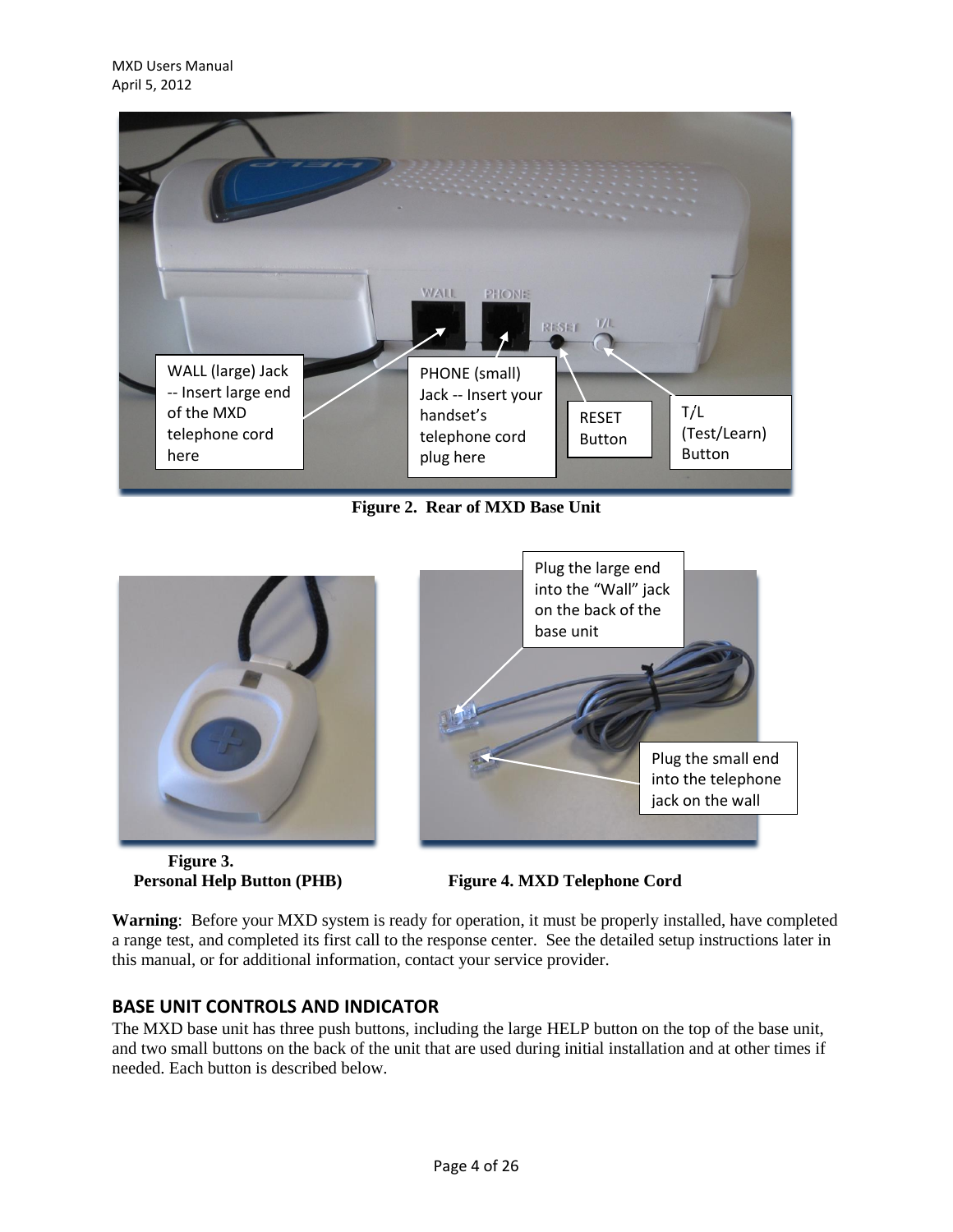# **Base Unit Help Button (Figure 1)**

Normally, pushing the large blue Help Button on the front of your base unit causes the unit to send a "Help needed" message to the response center. The Help Button also is used with the T/L button to conduct range tests and to program the MXD unit to recognize PHBs or other accessories.

# **STATUS Light (Figure 1)**

A small STATUS light is located on the lower left edge of the unit's large "Help" button. The STATUS light will display steady or flashing lights, in either red, green or orange color, depending on the status of the unit. See Page 13 for a more detailed description of the STATUS light signals and their meaning.

# **T/L (Test/Learn) Button (Figure 2)**

The white T/L (Test/Learn) Button is located on the rear of your MXD unit. It is used to place your MXD unit into special operating modes to conduct PHB range tests, to program PHBs and other accessories, and to allow technical personnel to diagnose problems and adjust the unit.

| <b>1/L Operating Modes Chart</b> |                       |                               |                                                                           |  |  |  |
|----------------------------------|-----------------------|-------------------------------|---------------------------------------------------------------------------|--|--|--|
| If the T/L                       | The base unit will be | <b>Voice Announcement (if</b> | The purpose of this mode                                                  |  |  |  |
| button is                        | placed in the         | enabled)                      | is:                                                                       |  |  |  |
| pushed:                          | following mode:       | Tone Signal (if voice not     |                                                                           |  |  |  |
|                                  |                       | enabled)                      |                                                                           |  |  |  |
| Once                             | <b>RANGE TEST</b>     | "Range Test Mode"             | Test the range of the PHB<br>and search for areas where                   |  |  |  |
|                                  |                       | One brief tone                | the PHB signal might not be<br>detected by the base unit                  |  |  |  |
| Twice                            | <b>MONITOR</b>        | "Monitor Mode"                | Allow a technician to listen<br>while the unit is dialing and             |  |  |  |
|                                  |                       | Two brief tones               | transferring data. This helps<br>the technician troubleshoot<br>problems. |  |  |  |
| Three                            | <b>POWER</b>          | "Press HELP to turn off"      | Place unit in an inactive state                                           |  |  |  |
| times                            |                       | Three brief tones             | until unit is unplugged from                                              |  |  |  |
|                                  |                       |                               | AC Power, at which time                                                   |  |  |  |
|                                  |                       |                               | unit will automatically turn                                              |  |  |  |
| Four times                       |                       |                               | off completely                                                            |  |  |  |
|                                  | <b>SERVICE</b>        | "Service Mode"                | Allows a response center<br>attendant to communicate                      |  |  |  |
|                                  |                       | <b>Four Brief Tones</b>       | with the unit during<br>troubleshooting or re-<br>programming             |  |  |  |
| Five times                       | Returned to normal    | "System Ready"                | The unit is returned to its                                               |  |  |  |
|                                  | mode                  |                               | normal mode, ready to                                                     |  |  |  |
|                                  |                       | Two quick tones in rapid      | process alarm signals                                                     |  |  |  |
|                                  |                       | succession                    |                                                                           |  |  |  |

#### $T/T$   $Q_{\text{meas}} t^* = M \cdot \text{Im } G$

# **RESET Button (Figure 2)**

The black RESET button is located on the rear of your MXD unit. Whenever the RESET Button is pressed, your MXD unit will return to its standard operating mode, ready to transmit alarms from the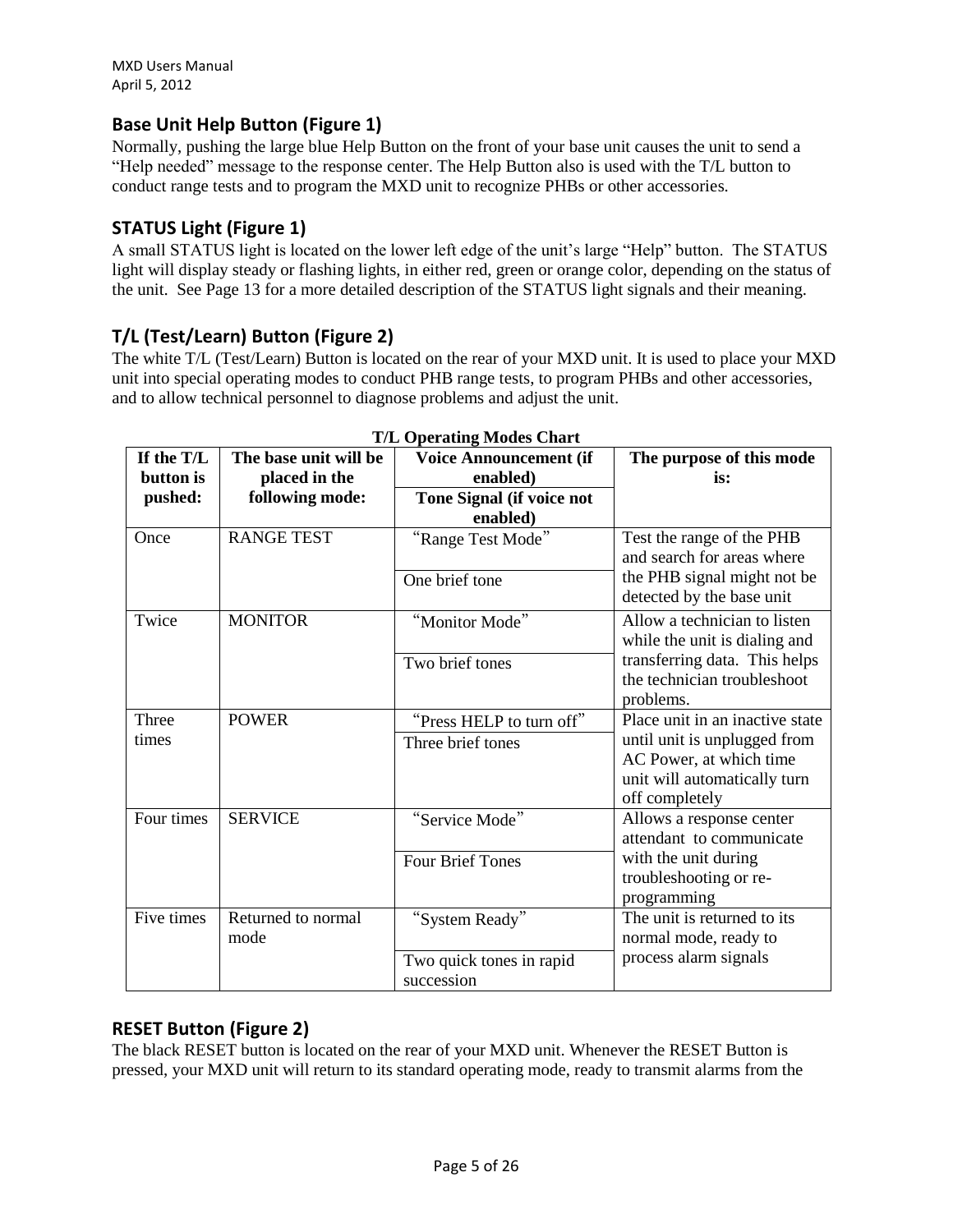PHB or the Base Unit Help Button if the unit is properly installed. The unit will sound two quick tones when it is reset. If voice announcements are enabled the unit will announce, "System Ready." The RESET Button may also be used to cancel your call for help if your MXD unit is inadvertently activated. However, to cancel a call for help the RESET Button must be pressed within 10-15 seconds of activation; otherwise, the unit will already be communicating with the response center. The response center is staffed 24 hours a day, therefore, it is best to allow your MXD unit to complete the call and tell the attendant that you accidentally activated your MXD unit.

# **Personal Help Button (Figure 3)**

Each MXD unit is supplied with one or more Personal Help Buttons (PHBs). The PHB is a small waterproof pendant that may be worn around the neck on a breakaway cord, or may be worn attached to a wrist band. When pressed, the PHB sends a "Help needed" radio signal to the MXD base unit, causing it to call the monitoring center. Within a few seconds, an attendant will talk to you through your MXD base unit's speaker to determine if help is needed. The PHB transmitter and the base unit receiver are carefully designed to ensure that the base unit can detect the PHB's signal at distances of up to 600 feet away from the base unit.

# **Setup Guide**

Your MXD is designed to work with many different types of telephone technologies, including traditional Plain Old Telephone Service (POTS), Voice over Internet Protocol (VoIP), cable company telephone systems, and Digital Subscriber Line (DSL) service. This section provides instructions for setting up the MXD to work with POTS, DSL, and VoIP telephone service. Telephone systems provided by cable companies generally require connections similar to POTS telephones. Please contact your service provider if none of the following setups work for your system.

# **Initial Setup steps for Any Type of System:**

For **any** of the following setups:

- 1. Locate a live telephone jack with an electrical outlet nearby. The electrical outlet must not be controlled by a light switch. Select a location where the MXD unit can be placed on a flat, horizontal surface and where it will be located centrally, in a part of your home that is used frequently. While it is recommended that the MXD be placed on a flat, horizontal surface, it can be wall mounted if necessary. The MXD unit should be located away from the immediate vicinity of mechanical noise sources, i.e. oxygen generators, electrical equipment, and all appliances such as televisions or stereos.
- 2. If a telephone handset has not been plugged into the telephone jack and used recently, plug a telephone handset into the jack and make a call using the handset to a working telephone number. Confirm that the call goes through and that both parties can hear and speak to one another.
- 3. Unplug the telephone handset cord from the wall jack.

# **System Setup for Locations with Plain Old Telephone Service (POTS)**

Figure 5 is a general representation of a setup for locations connected to traditional telephone service.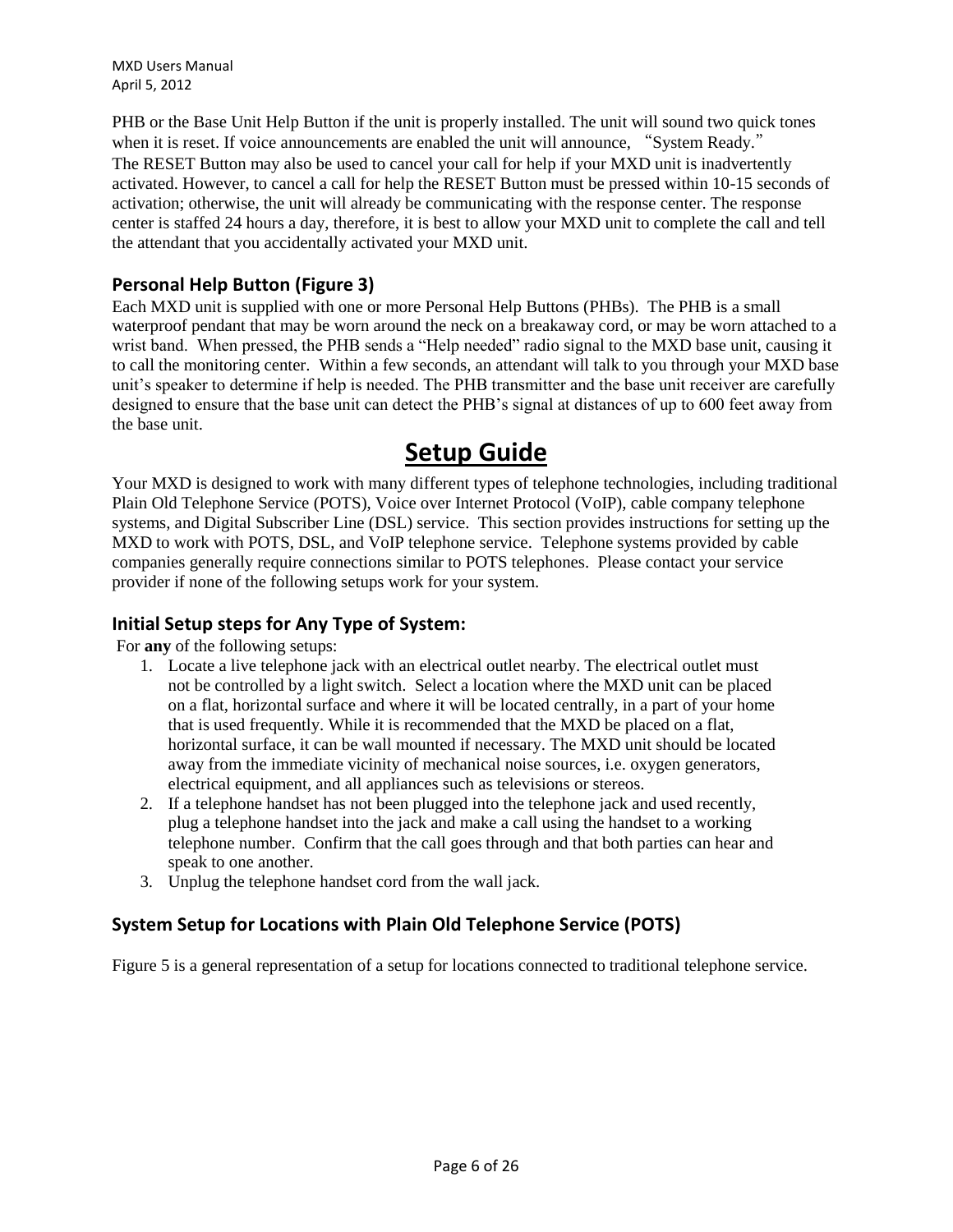

**Figure 5. MXD Connections for Traditional (POTS) Telephone Service**

- 1. Complete the installation steps common to all setups that are listed on Page 6.
- 2. Plug your telephone handset cord into the jack on the back of the MXD unit marked "PHONE". **If your home is equipped with DSL service, see configurations on page 8**.
- 3. Find the telephone cord that was shipped with your MXD unit, with a larger modular plug on one end and a smaller modular plug on the other end. Plug the smaller end into the phone jack on the wall, and the larger end into the jack on the back of the MXD marked "WALL".

**NOTE: When your MXD unit calls the response center, the telephone and any other device connected to the PHONE jack on the rear of your MXD unit will be disconnected during the call. This means if this telephone is off hook, your MXD unit can still contact the response center. If there are other extensions of the same telephone number in your home that are off-hook when your MXD unit needs to place a call, it will not be able to unless the local telephone company has installed an RJ31X jack or devices called** "**Line Grabbers**" **are properly installed on each telephone extension. The RJ31X jack allows the MXD unit to disconnect any telephone in the house that may be in use. IF you elect to have an RJ31X installed, contact your service provider and ask for an RJ31X telephone cord, Mytrex part number RA400-RJ31X. If you elect to use Line Grabbers, contact your service provider for ordering and installation instructions.** 

- 4. Plug the power transformer into an AC outlet. Verify that the outlet is not controlled by a light switch.
- 5. The MXD unit will automatically turn on and announce, "System Ready." The small "status" light on the lower left edge of the unit's large "Help" button will show a steady green light. This indicates that the unit is connected properly to the telephone circuit and AC power. If the telephone is connected improperly, the unit will announce,  $\dot{\ }$ Please Check Telephone Connections." Please see page 20 for information on the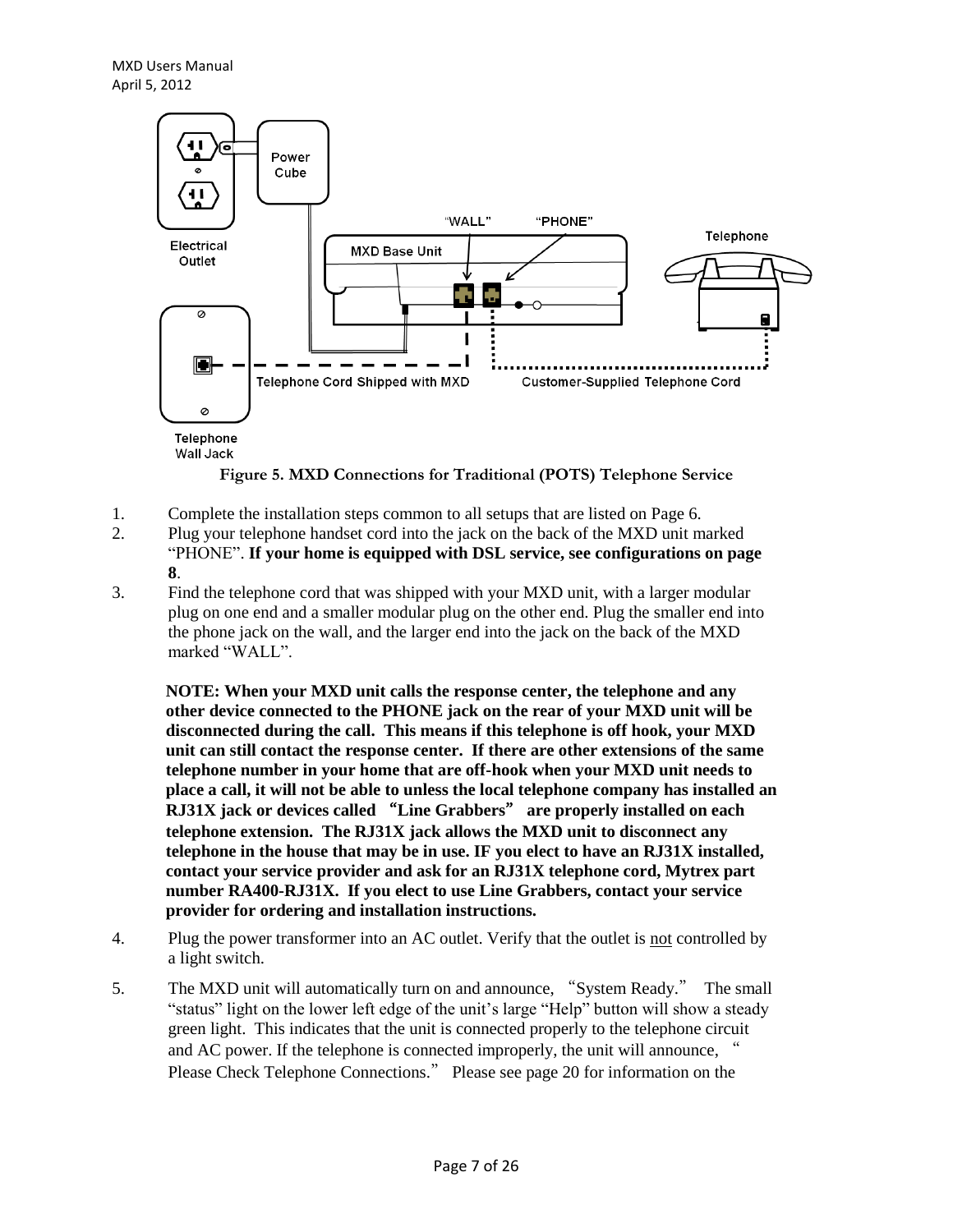status light combinations that will display if the unit is not connected properly to the telephone system and electrical power, and for troubleshooting instructions.

- 6. Test the range of the PHB to make sure it works throughout your home and yard as needed. It may be helpful to have a second person assist with this range test, with one person staying by the base unit and the other person walking to all areas of the home and yard with the PHB. To conduct the test:
	- Locate the T/L button located on the rear of the MXD unit. Press and release the T/L button one time. The unit will announce, "Range Test Mode."
	- Immediately press and hold down the PHB. A steady tone will sound from the base unit speaker as long as the base unit is detecting the pressed PHB.
	- Walk around the home and yard while pressing the PHB, and check for the steady tone from the base unit speaker. Check all areas of the home and yard to make sure that the signal is received. Take note of any "dead zones" in which the tone stops.\*
	- To finish the Range Test, stop pressing the PHB and then press the black "RESET" button on the rear of the MXD unit. The unit will announce, "System Ready."
	- If needed, relocate the base unit to eliminate dead zones and conduct another range test.

\*Metal objects, mirrors, aluminum siding, and other construction techniques can prevent the signal from reaching the antenna inside your MXD unit. In such cases, there may be a small area in which your MXD unit may not respond to your PHB. It may be helpful to relocate your MXD unit, or move the object that is preventing the signal from being received. Also, electronic devices such as clock radios, televisions, microwaves, and motors in some appliances can cause radio frequency interference.

- 7. Initiate your first call to the response center simply by pressing your PHB. The MXD unit will activate and call the response center. The unit will announce, "Calling for Help," and when it has connected to the response center will announce, "Call Connected, Please Wait." An attendant will then answer the call as soon as possible, will welcome you as a customer, and will give you further information.
- 8. Note: The MXD unit is programmed to automatically call the response center a few minutes after it has been installed for the first time, if the installer has not already initiated a first call. This automatic call ensures that the response center is aware of the new subscriber and knows to be ready to process any alarm calls. The unit usually is programmed to make this call 30 minutes after installation, but the unit can be programmed for a different delay period.

# **Setup for Telephone Service with DSL**

In order to achieve reliable telephone connections with the response center, homes with DSL telephone/computer service require additional installation steps. In the following sections, we have listed the three configurations for a successful MXD/DSL installation, in order of commonality.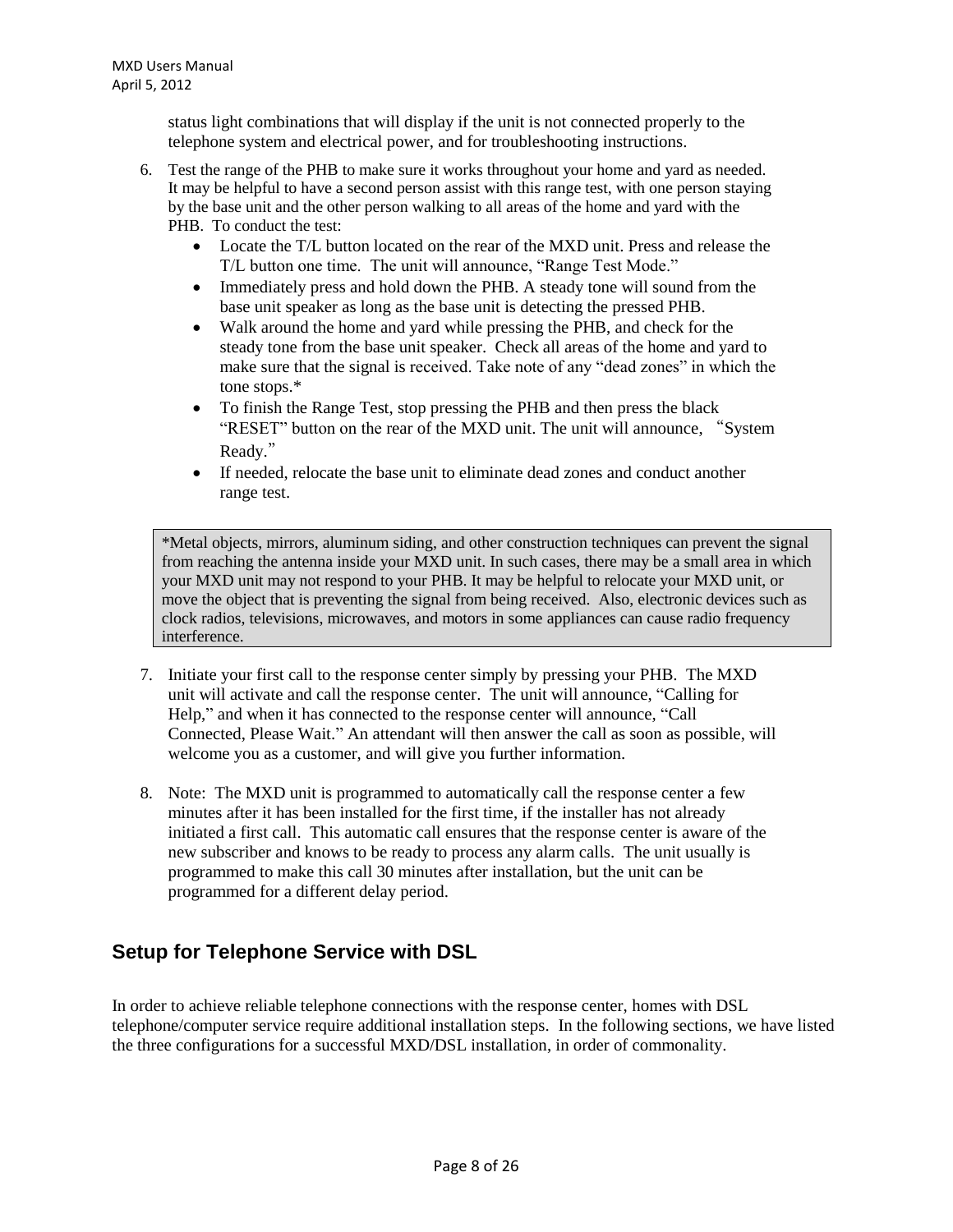Follow the general installation procedures steps for POTS systems, and also complete one of the following three configurations. Even with these configurations, it is possible that you will need to call your service provider for more extensive troubleshooting.

1. **Configuration 1: Plug-in DSL filters, supplied by the DSL provider, are installed between telephone wall jacks and telephones in the home.** If Configuration 1 has been installed in your location, plug a DSL filter into the wall jack and then plug the MXD's telephone cord into the DSL filter. See Figure 6 below**.** 

*NOTE: Some DSL filters supplied by DSL providers degrade the signals sent by the MXD to the response center. If your MXD has problems communicating with the response center, replace the DSL provider's filter with one from a different supplier. Contact your service provider for assistance in obtaining a high quality DSL filter.* 



**Figure 6. MXD Connections for Locations with a Self-Installed DSL Filter**

2. **Configuration 2: The DSL filter is hard wired by the DSL provider.** In this instance the location does not have self-installed filters on the telephone jacks, and the MXD unit should be connected in the same manner as for traditional telephone service. See Figure 7 below.



**Figure 7. MXD Connections for Locations with Hard-Wired DSL Filters (Connections are the same as for standard telephone service)**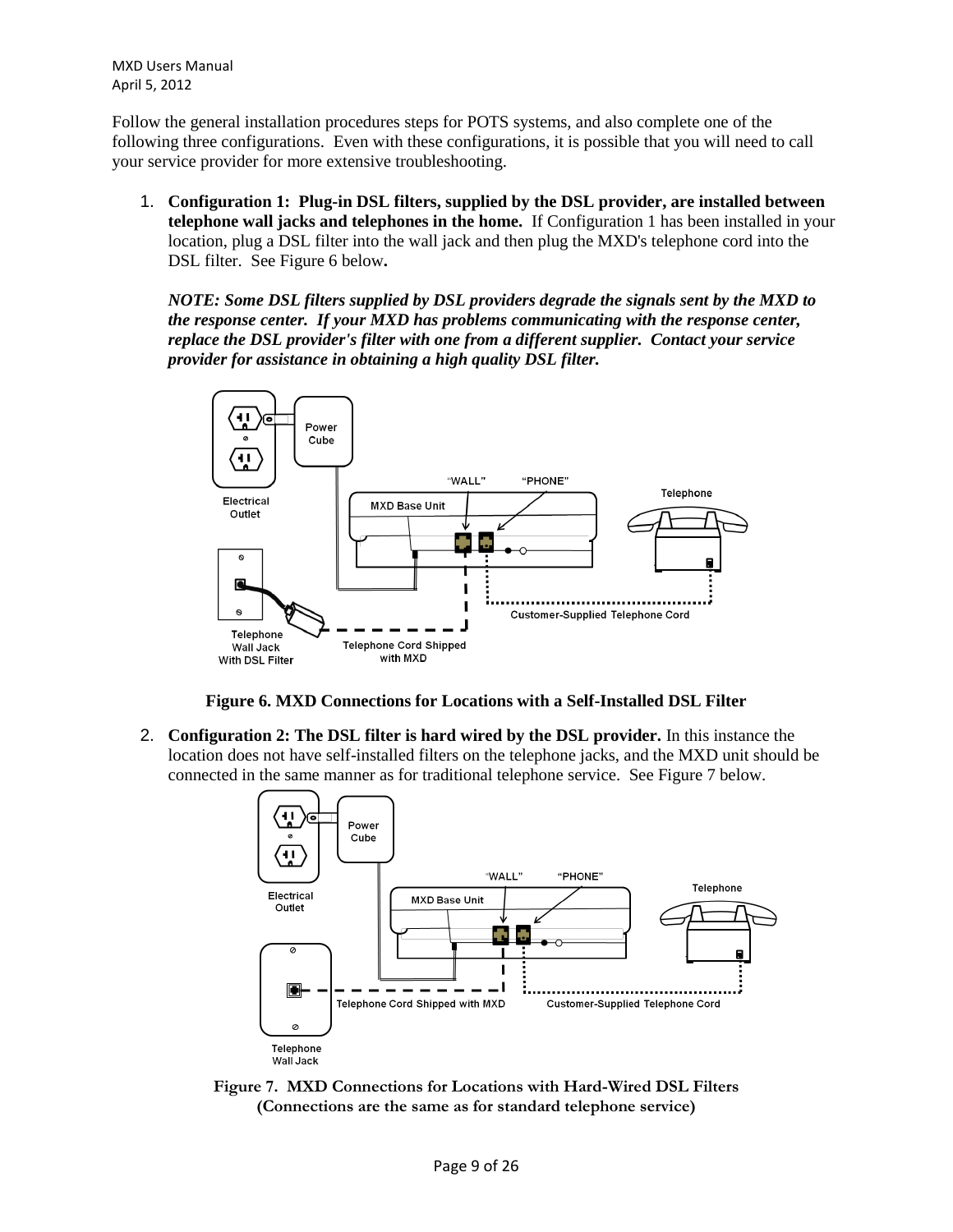3. **Configuration 3. Alternative approach if neither of the above configurations works.** If the MXD cannot communicate with the response center using Configurations 1 or 2, you may be able to connect the MXD unit into a phone jack built into the DSL Modem, which should be located near your computer. See Figure 8 below.



**Figure 8. MXD Connection to DSL Modem**

# **Setup for Voice over Internet Protocol (VoIP)**

*Caution***: The MXD PERS system is designed to be used with either traditional or VoIP based telephone service. Mytrex strongly recommends that a Plain Old Telephone Service (POTS) line be used for any type of alarm system, due to the much higher reliability of POTS. However, increasing numbers of residences now are serviced by VoIP. There are differences in the quality of service provided by different VoIP providers. VoIP telephone circuits are not as reliable as standard telephone systems for various reasons. For example, many Internet providers refuse to provide any service level guarantee, and clearly indicate in their contracts that service may be interrupted at any time. Also, VoIP circuits are dependent on AC electrical service to the residence, unless the VoIP system is equipped with a backup power supply. If your telephone service experiences service interruptions, you may not be able to use your MXD to contact your monitoring center. For these reasons, your VoIP provider should be chosen carefully. Please evaluate the risks of not having your phone service available as part of making the decision whether or not to use VoIP telephone technology. Mytrex, Inc. will not assume any responsibility for alarms that are not received by the response center due to failures or interruptions in any telephone system used by the subscriber.** 

The MXD system is connected to a VoIP telephone circuit in the same manner as when a standard telephone circuit is used, and usually no technical adjustments are required. However, sometimes VoIP systems are installed in a home in a way that one or more wall jacks are not in service, and that situation can cause confusion when first installing the MXD unit.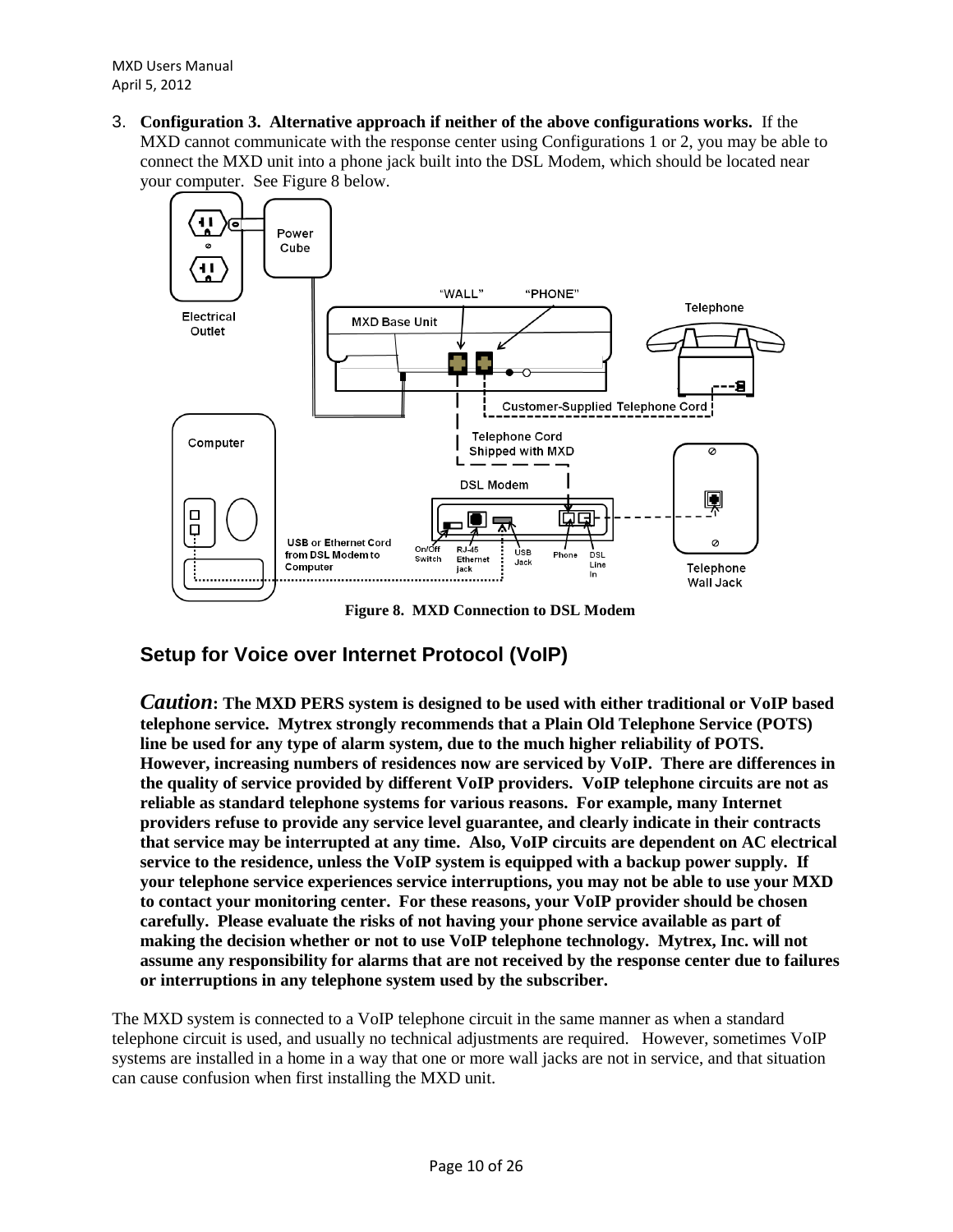**.**

Connect and verify that your MXD system is connected to an operating VoIP line as follows:

- 7. Complete the initial installation steps described on Page 6, which are common to all types of installations.
- 8. Find the telephone cord that was shipped with the MXD unit, with a larger modular plug on one end and a smaller modular plug on the other end. Plug the smaller end into the jack on the wall (or the jack on the VoIP modem if the house wiring is not used), and the larger end into the jack on the back of the MXD unit marked "WALL".
- 9. Plug the telephone handset cord into the jack on the back of the MXD unit marked "PHONE". Lift the telephone handset receiver that has been connected to the back of the MXD unit, and confirm that there is a dial tone to verify that the MXD telephone cord and the telephone handset cord are properly connected.
- 10. If no dial tone is present, check the connections again and correct any problems.
- 11. After connection to VoIP has been achieved, continue with steps 3 7 of the System Setup for Locations with Plain Old Telephone Service (POTS). See Figure 9 below.



**Figure 9. MXD Connection to Voice over IP (VoIP) Telephone Service**

# **Frequently Asked Questions**

**How can the MXD help me to stay at my home and be safe?**

**The MXD allows you to call for help, even if you are alone and cannot reach or use the telephone. Simply press the PHB and your MXD unit will call the response center where your unit will be identified and connected to a trained attendant. Even if you cannot communicate with your response center, attendants are trained to treat every received alarm as a call for help until they are sure that you are okay. Simply press your PHB to activate your MXD unit at any time.** 

#### **Is my Personal Help Button (PHB) waterproof?**

**Yes. Your PHB is waterproof, and should be worn in the bathtub or shower - both areas where individuals have a high number of slips and falls.**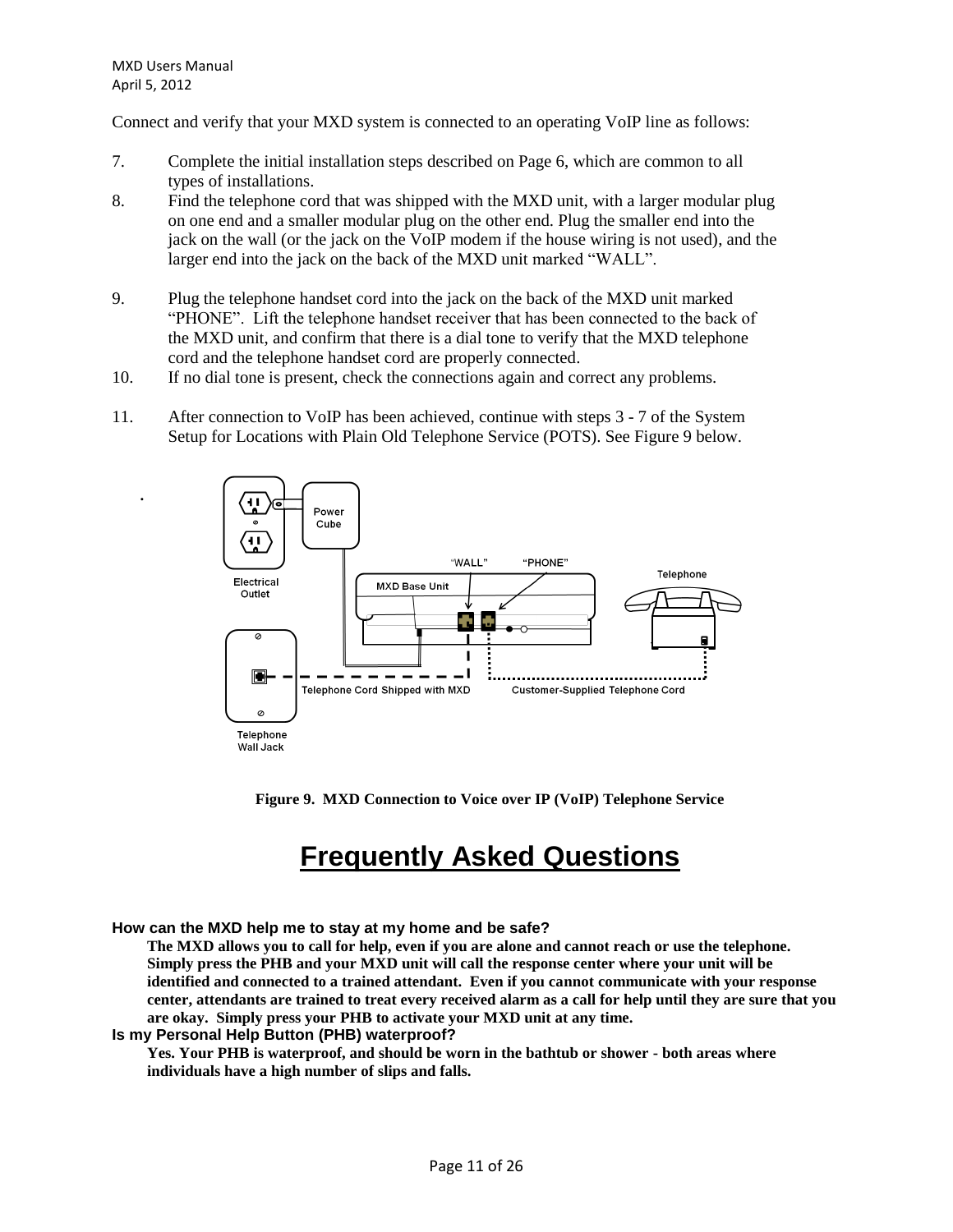#### **Will my MXD unit affect my telephone?**

**Your MXD unit will not affect your telephone except when the unit has been activated by an alarm signal. The MXD will disconnect any call in progress and take control of the phone line when it is processing an emergency alarm, but will release the phone line for regular calls after your MXD is disconnected from the response center.** 

**What happens to my medical alert service if I go away for a period of time or move?**

**Your MXD unit is designed for flexible use. It may be taken with you on extended visits or to a new residence. Please contact your service provider prior to moving or reinstalling your MXD unit.**

**Will my MXD unit work when I am at the market, or when I leave my house?**

**Your MXD unit will only work in and around the place where the base unit is installed. The base unit can receive signals from the PHB from a distance of up to 600 feet. Instructions for testing the range of your PHB may be found on page 8, step 6, of this User Manual.**

# **Testing Your MXD unit**

You are welcome to test your unit as often as you desire, but it is recommended that you test your MXD unit at least every 30 days. Testing can usually be done in less than 3 minutes and usually will not involve any of your responders. The purpose of testing is to provide security and peace of mind. This is accomplished through regular usage, which promotes confidence and familiarity with your monitoring center and your equipment.

### **Manual Test**

Manually testing your MXD unit is easy. Simply press your PHB and wait for a response center attendant to speak to you through the base unit. The following occurs during a Manual Test:

- Immediately after you press your PHB, the unit will activate and announce, "Calling for Help."
- The unit will dial your response center, and when connected will announce, "Call Connected, Please Wait."
- An attendant will soon talk to you over the unit's speaker, and ask if you need help. Tell them you are doing a monthly test.
- During each test, the attendant may verify your name, address, and telephone number.
- Attendants are available 24-hours a day, allowing you to test at your convenience when you are near the base unit and can talk to the attendant.
- If it is difficult for you to hear or communicate clearly over your telephone or MXD unit, you may want to have a friend or relative with you when you test.

#### **Automatic Voice Test**

Your MXD unit can be programmed to conduct an Automatic Voice Test. As mentioned above, it is recommended that you test your unit regularly in order for you to gain familiarity and confidence in your monitoring center and your equipment. When the MXD is programmed to conduct an Automatic Voice test, the following sequence will occur:

- The MXD unit automatically sends a test signal to your response center, during daytime hours.\*
- If your telephone is being used, the MXD unit waits until the line is available.
- An attendant greets you over the MXD unit's speaker to verify your test.
- The MXD unit's circuitry is tested, including the microphone, speaker and PHB.
- The attendant may verify your name, address, and telephone number.
- If a test is not performed according to schedule, your service provider may contact you to help determine the cause.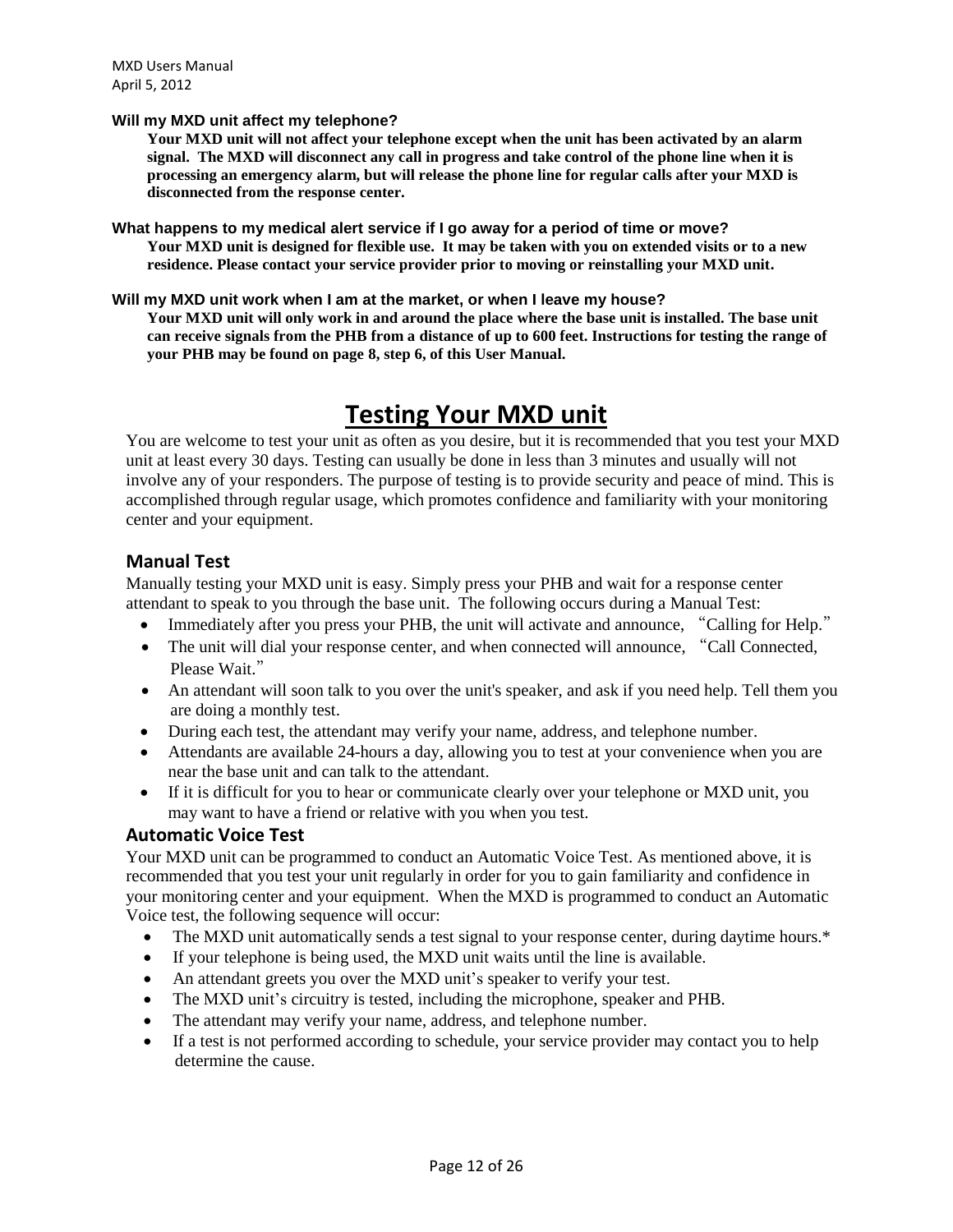# **Automatic Dial Test**

If you prefer a silent test that requires no interaction, your MXD unit may be programmed to perform the **Automatic Dial Test** instead. The following occurs during an Automatic Dial Test:

- The MXD unit automatically sends a silent test signal during night time hours.\*
- If your telephone is being used, the MXD unit waits until the line is available.
- The response center computer acknowledges the test signal.
- The operation of the medical alert base unit is tested.
- If the response center does not receive the expected test, your service provider may contact you to help determine the cause.

\***NOTE**: We suggest setting the MXD to automatically test weekly, but your provider can schedule automatic testing for any regular interval of days. If you choose to use the Automatic Dial Test, we still encourage you to manually test the MXD unit at least once a month.

During routine monthly tests, your response center may verify your name, address, and telephone number. This is to ensure that you will receive the fastest response time possible during an emergency**. It is very important that you notify your response center of any information changes made on your account.** You can do this by calling your response center using the telephone number listed on page 2 of this manual, or by pressing your PHB and relaying the information to the attendant.

# **Additional Use Instructions**

# **Turning off the MXD**

The MXD unit does not have an on/off switch. It will automatically turn on when first connected to an AC power supply. In order to manually turn off the unit, unplug it from the AC power supply AND the telephone line, and then hold down the T/L button for a few seconds, until the STATUS light on the edge of the large console HELP button goes out. See Figure 9.



**Figure 9. Close-up view of Mytrex MXD Rear Case** 

If it is not possible to unplug the AC power supply and the telephone line, the unit can be placed in an inactive state by pressing the T/L button three times, until the unit announces "Press HELP to turn off,"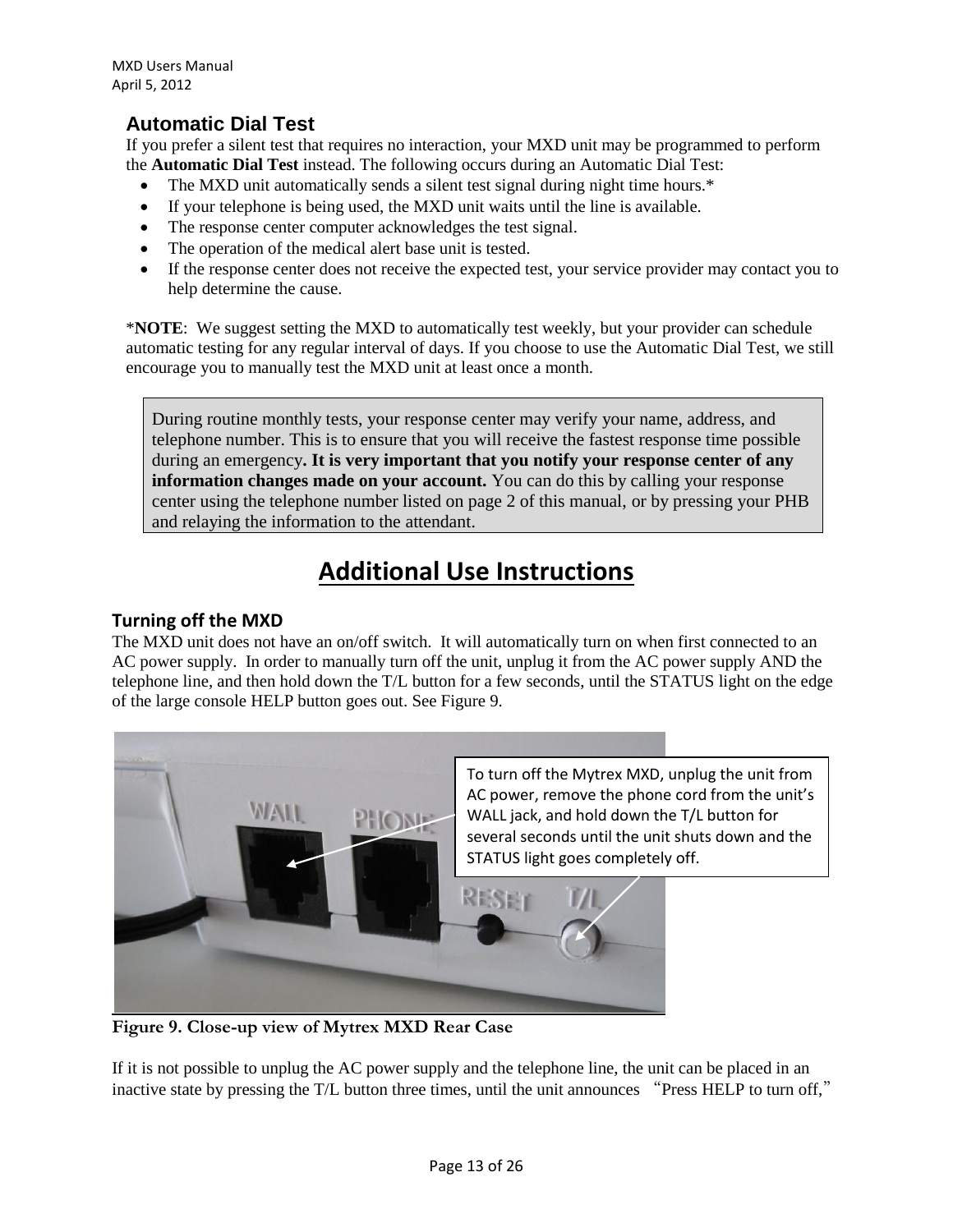and then holding down the large HELP button on the base unit for three seconds to place the unit in the inactive state. The STATUS light will go off, indicating that the unit is in an inactive, non-operating condition. The unit will stay in this state until the unit is unplugged from AC power, at which time the unit will automatically fully shut down. If the unit is in an inactive state and the "reset" button is pushed, the unit will return to normal operation mode.

# **STATUS Light Signals**

A single STATUS light is located on the left lower edge of the large HELP button on the base unit, next to the word "STATUS" printed on the button (Figure 10). The STATUS light is programmed to display the following light signals when in normal operating mode:

- Steady Green: The MXD is properly plugged in to AC power and a telephone line, and is ready to call the monitoring center
- Steady Red: THE MXD has been activated by an alarm signal and is trying to call the response center.
- Short Green Flash at periodic intervals: AC power is not available and the MXD is being powered from its internal backup battery
- Short Red Flash at periodic intervals: The MXD is not connected to an operating telephone line.
- Short Orange Flash at periodic intervals: The MXD is being powered by its internal backup battery, AND the MXD is not connected to an operating telephone line.



**Figure 10. Status Light Detail**

When in RANGE TEST mode, The STATUS light will:

- Display a red light when it is not receiving a signal from the PHB
- Display a green light when it is receiving a signal from the PHB.

# **Programming a Personal Help Button (PHB)**

The MXD unit can be programmed to recognize many PHBs and other devices. These codes are stored in one or more groups of each type of device. The following table summarizes the groups that have been made available for each type of device:

| <b>Type of Device</b>                  | <b>Number of Groups</b> | <b>Number of Devices that Can</b><br><b>Be Stored in Each Group</b> |
|----------------------------------------|-------------------------|---------------------------------------------------------------------|
| PHBs (mobile devices worn on neck)     |                         |                                                                     |
| lanyard or wrist band)                 |                         |                                                                     |
| <b>Medication Dispensers</b>           |                         |                                                                     |
| <b>Smoke Detectors</b>                 |                         |                                                                     |
| Supervised (stationary devices)        | 8                       |                                                                     |
| mounted on a wall or surface that      |                         |                                                                     |
| must automatically report their status |                         |                                                                     |
| to the base unit at intervals)         |                         |                                                                     |
| <b>Carbon Monoxide Detectors</b>       |                         |                                                                     |

Codes for up to four different PHBs can be programmed into each of the four PHB groups. Each of the PHBs whose codes are stored within a single group will be treated the same by the response center. This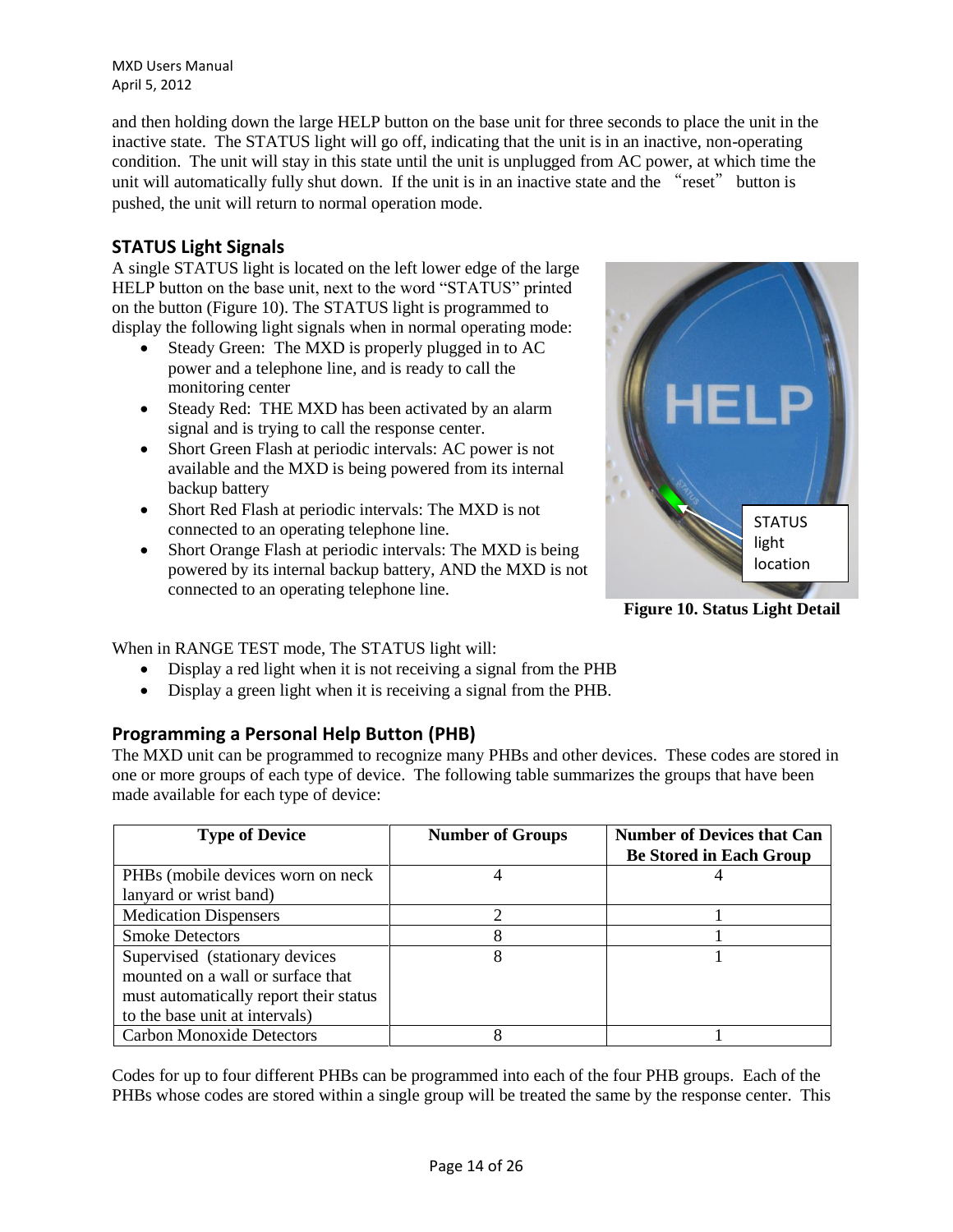allows a subscriber to have more than one PHB that always is recognized in the same way. For example, Mary may choose to order two different, including one PHB on a neck lanyard, and other PHB on a wrist straps. If codes for both of these PHBs were programmed into the first PHB group, both signals would simply be recognized as Mary's PHB.

Codes for separate PHBs also can be programmed into separate groups so each PHB will cause a different alarm signal code to be sent to the response center, and the response center will be able to recognize each PHB as distinct from the other PHB. For example, one PHB might be programmed into Group 1 and another into Group 2, with one person associated with the PHB in Group 1 and another person associated with the PHB in Group 2. This is useful in such situations as a husband and wife sharing one unit, where each person has their own personal information and responder list on file.

### **To program new PHB codes into PHB GROUP 1, perform the following steps:**

- 1. With the unit turned on, press and release the T/L button on the rear of your MXD base unit. The base unit will announce, "Range Test Mode."
- 2. Press and release the base unit HELP button one time. The base unit will announce, "Program Personal Help Buttons."
- 3. Press and hold down the colored button on the PHB. After about two or three seconds, the unit will sound a steady tone for about one second, pause for two seconds, then sound the steady tone for another second. The unit will repeat this tone every three seconds until the button is released. This is the signal that the unit has recognized and stored the PHB code.
- 4. After at least one tone is received, stop pressing the PHB.
- 5. If more than one PHB is to be programmed into Group 1, press and hold the second PHB until the unit sounds a the tone sequence of one second tone followed by two seconds of silence.
- 6. Repeat the process for up to a total of four PHBS in Group 1.
- 7. The MXD can only remember up to four codes in each PHB group. If a PHB is programmed into a group when there are already four PHB codes stored in that group, the MXD will make room for the new PHB code by discarding the code already stored in the group for the PHB that has gone the longest time since the MXD has received the PHB's signal.
- 8. After four (or fewer if desired) PHB codes have been programmed into a PHB group, press the Reset button on the back of the unit. The MXD will announce, "System Ready." This completes the programming sequence, and each of the PHBs recorded in Group 1 should now be recognized by the unit.
- 9. Initiate a test call for each PHB by pushing the PHB and allowing the unit to call the response center.
- 10. If each test call is successful, the PHB is ready for service. Reprogram any PHBs that do not activate the base station when pushed.

# **To program new PHB codes into PHB Groups 2, 3, or 4, perform the following steps:**

- 1. With the unit turned on, press and release the T/L button on the rear of the MXD base unit. The base unit will announce, "Range Test Mode."
- 2. Press and release the base unit HELP button one time. The base unit will announce, "Program Personal Help Buttons."
- 3. Press and release the base unit HELP button a second time. The base unit will announce, "Program Personal Help Buttons Group 2."
- 4. Program PHB codes into Group 2 by following steps 3 through 6 in the instructions for programming PHBs into Group 1.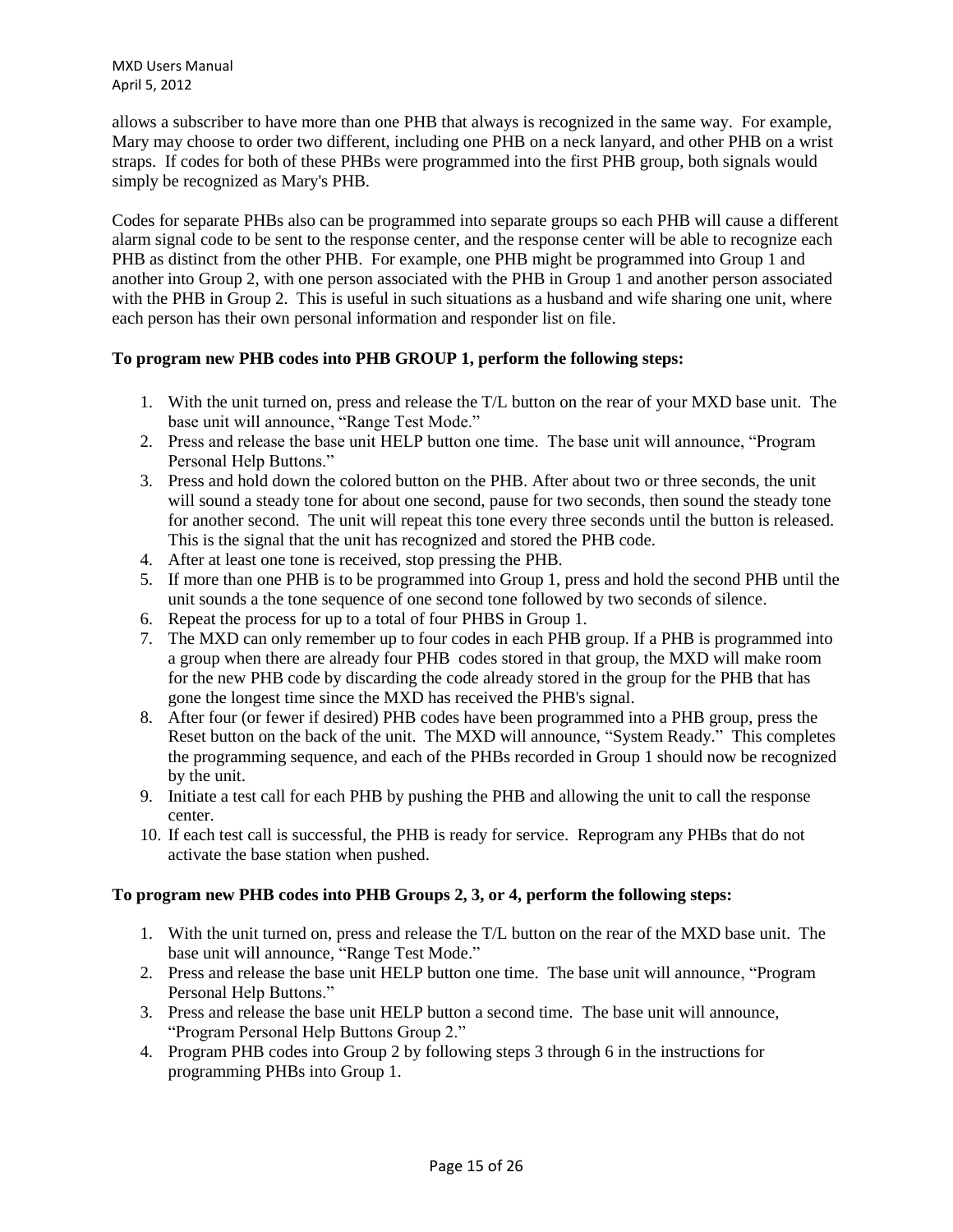- 5. If PHB codes are to be programmed into Group 3, press the HELP button again. The base unit will announce, "Program Personal Help Buttons Group 3."
- 6. Program PHB codes into Group 3 by following steps 3 through 6 in the instructions for programming PHBs into Group 1.
- 7. If PHB codes are to be programmed into Group 4, press the HELP button again. The base unit will announce, "Program Personal Help Buttons Group 4."
- 8. Program PHB codes into Group 4 by following steps 3 through 6 in the instructions for programming PHBs into Group 1.
- 9. After all PHBs are programmed into the desired groups, press the RESET button one time. The MXD will announce, "System Ready." This completes the programming sequence, and each of the PHBs recorded in Group 1 should now be recognized by the unit.
- 10. Test all PHBs by pressing their buttons and the unit to call the response center.
- 11. If each test call is successful, the PHB is ready for service. Reprogram any PHBs into the desired group that do not activate the base station when pushed.

**To program a Medication Dispenser Code into the MXD:** The MXD unit can be programmed to recognize up to two Mytrex approved medication dispensers that have been equipped for monitoring by Mytrex equipment. Perform the following steps:

- 1. With the unit turned on, press and release the T/L button on the rear of your base unit. The base unit will announce, "RANGE TEST MODE."
- 2. Press and release the base unit HELP button one time. The base unit will announce, "Program Personal Help Buttons."
- 3. Press and release the T/L button again. The base unit will announce, "Program Medication Dispenser Group 1."
- 4. Hold the medication dispenser battery compartment door in one hand. Press and hold the small button located on the transmitter inside the medication dispenser. After two to three seconds, the base unit will sound a steady tone for about one second, pause for two seconds, and then sound the steady tone for another second. The unit will repeat this sequence every three seconds until the button is released. This is the signal that the unit has been programmed to recognize the medication dispenser's code.

5. After at least one tone is received, release the button on the medication dispenser transmitter. If another medication dispenser needs to be programmed to the MXD base unit, push the HELP button one time. The base unit will announce, "Program Medication Dispenser Group 2."

- 7. Using the second medication dispenser, repeat steps 4 and 5.
- 8. When up to two medication dispensers have been programmed, press and release the RESET button to return the unit to normal operation. The MXD will announce, "System Ready."
- 9. Initiate a test call for each medication dispenser by holding the battery compartment door open and pressing and releasing the small button located on the transmitter inside the dispenser. The MXD should detect the medication dispenser signal and initiate a call to the response center.
- 10. **Important: Verify with the response center attendant that he/she received a medication dispenser signal, not a PHB signal.**
- 11. If each medication dispenser test is successful, the medication dispenser can be placed in service in accordance with the dispenser's instructions.

# **Provisions for Supervisory Personal Help Buttons, Smoke Detectors and Carbon Monoxide Monitors (not currently available)**

The manufacturer has incorporated code groups for up to eight supervisory devices, eight smoke detectors and eight carbon monoxide (CO) detectors into the MXD unit. Each group can remember one device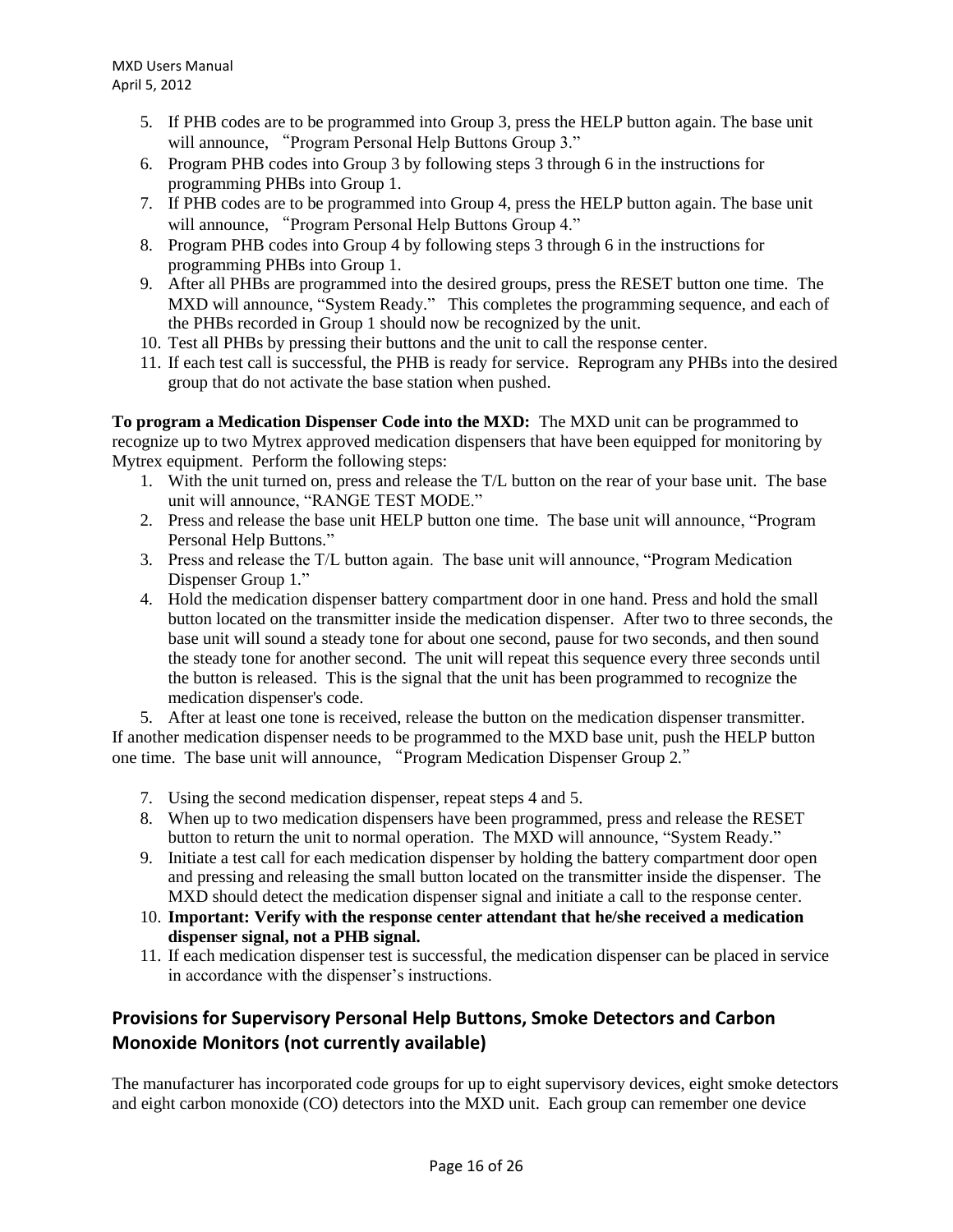code. These groups are accessed by placing the MXD base unit into RANGE TEST MODE by following steps 1 through 3 for programming medication dispensers, and then by pressing the T/L button again to enter in sequence each of the eight smoke detector, eight supervisory PHB, and eight CO detector groups. Please note that no devices are currently available that are set up to communicate with the MXD equipment, and the groups for these detectors should skipped for the present time when programming the MXD to recognize PHBs and medication dispensers. Press the RESET button one time to exit the device programming mode. When the RESET button is pressed, the unit will return to normal mode and announce, "System Ready."

# **Mytrex MXD Features**

# **Microphone and Speaker**

The microphone in your MXD unit is sensitive enough to hear voice communication around corners and in other rooms of your home. You do not need to be in the same room with the MXD unit for the response center to hear you! Your MXD unit's audio system is engineered to provide for an increase of up to 83 times the normal volume.

# **Two-Way Voice Communication**

After connecting to the response center, your MXD unit shifts to a voice communication mode. When in this mode, the response center attendant switches the MXD base unit between "talk" and "listen" modes. This greatly increases the coverage and range of clear communication between you and the response center attendant.

# **Remote Answering Feature**

Your MXD may be used to answer an incoming telephone call. If your phone is ringing and you want to use this feature, simply push the PHB and the MXD will become active in two-way voice communication mode. To end the call, simply push the PHB again. **Hint:** Push the button while the phone is actually ringing to make sure the calling party is waiting for you to answer the call. **Note:** In order to ensure that the phone line is cleared in case you forget to end the call, the MXD will only remain connected for a preset number of minutes, after which the MXD will automatically disconnect the call even if you are still having a conversation. In the event that you need to send an alarm to your monitoring center while in remote answer mode, push the PHB to disconnect the call, wait about 10 seconds, and then push your PHB again to initiate the alarm call.

# **Inbound calling to the MXD**

Your monitoring center and individuals authorized by you may activate your MXD to answer their inbound calls without your doing anything. To use this feature, the calling party must first be provided with a four digit code. A calling party with a valid code first calls your telephone number and lets it ring once, and then disconnects the call. Then the individual waits 20 seconds and calls again. The MXD will answer the second call after the third ring and send a beep signal. The caller then enters their code and the MXD will shift to two-way voice mode if the code is valid.

# **Waterproof PHB**

Your PHB may be worn as a necklace, or a bracelet. Both styles are waterproof, and should be worn in the bathtub and/or shower. Your PHB uses an indicator light to show the status of its internal battery. While your PHB is being pushed, the light on your PHB flashes green to indicate the internal batteries are good; a red light indicates the internal batteries may be weak. Every time the response center receives a signal from your PHB, its battery status is reported. Soft Touch PHBs, which require about half the pressure to activate, are available. For more information contact your service provider.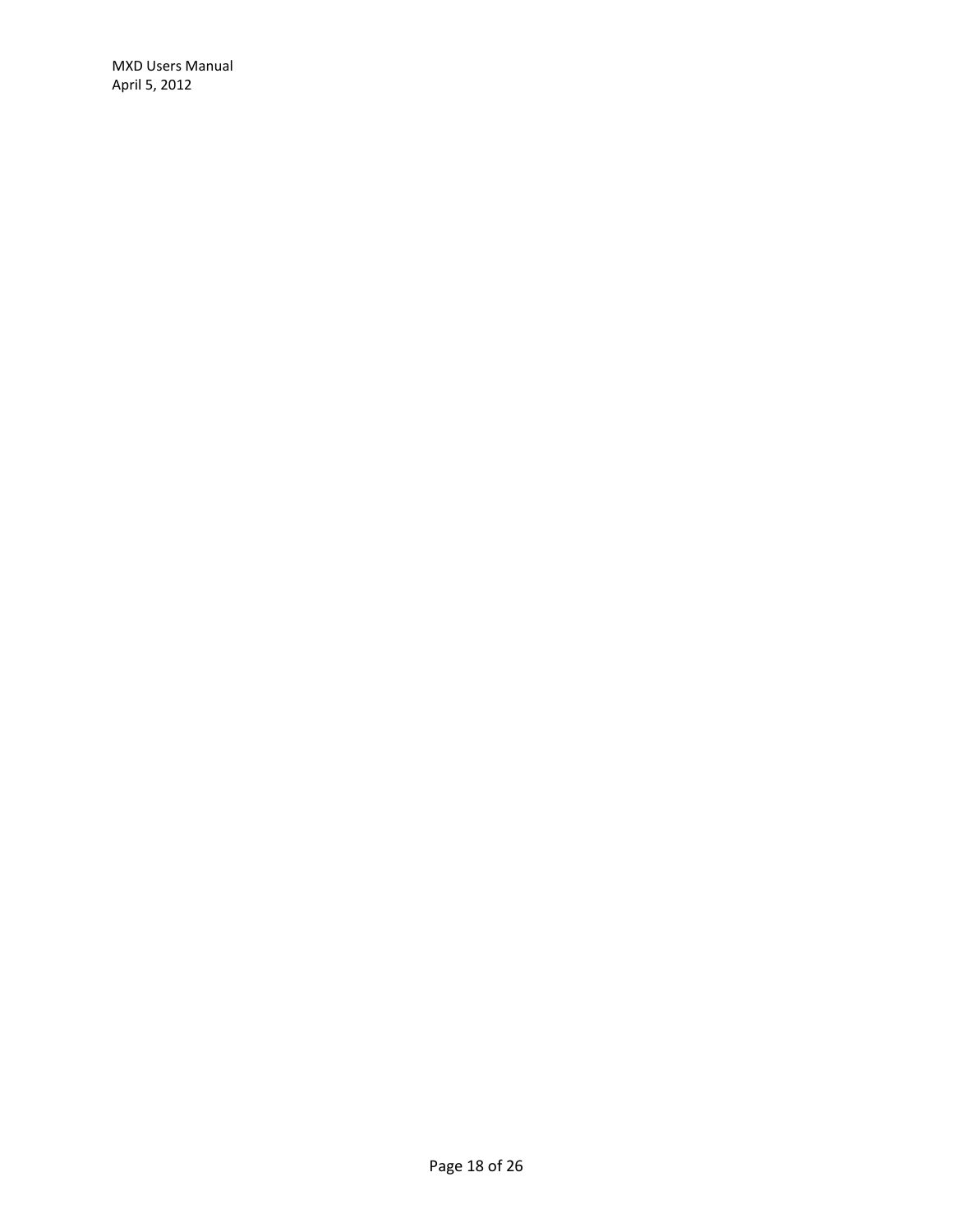### **Personal Help Button Performance**

Your MXD unit is equipped a highly sophisticated radio receiver that is carefully matched to the PHB. The receiver has very high sensitivity, and interference rejection. The PHB is waterproof and designed specifically for PERS service. **The base unit can receive signals from the PHB from a distance of up to 600 feet.**\*

\* Your MXD unit is designed to provide for your peace of mind and comfort within the privacy of your home and yard. The signal from the PHB is limited by various factors, and may vary from home to home. It is your responsibility to know the effective operating limits of your PHB, and to use it within these limits. See page 7, step 5 for instructions on how to complete a PHB range test.

# **Battery Monitoring**

Your MXD unit is equipped with an internal rechargeable battery; the battery provides uninterrupted power to your MXD unit for up to 80 hours if AC power is lost. While the battery powers your MXD unit, the battery condition is constantly monitored by the MXD unit.

### **ETL Listed**

The Mytrex MXD has been certified by ETL to UL Standards 1637 and 1635, and Canadian CSA standards for Home Health Care Signaling Equipment. The ETL Listed Mark is proof that your MXD unit has passed rigorous product safety testing, and has achieved certification.

### **Remote Programming**

Any operational function or parameter can be reprogrammed to customize your MXD unit to your specific needs, such as dialing "9" to obtain an outside line from your telephone system.

# **Optional Features**

#### **Automatic Voice Test**

Subscribers may request the MXD to initiate periodic Automatic Voice Test from their service provider. Many subscribers feel that these tests provide them with added safety and peace of mind. During an Automatic Voice Test all critical functions of your MXD unit are tested, including the microphone, speaker and PHB, to ensure the system is working properly. When the Automatic Voice Test feature is enabled, the MXD will automatically send an "Automatic Voice Test" message to your response center. The attendant will greet you, and may ask you to press your PHB, verify your address and phone number, and ask if any assistance is needed.

#### **Automatic Dial Test**

If the Automatic Voice Test is not used, it is strongly recommended that the Automatic Dial Test feature of your MXD unit be used. This test verifies the ability of your MXD unit to deliver a message to your response center. When the Automatic Dial Test feature is enabled, your MXD unit will automatically send an "Automatic Dial Test" message to your response center. If the response center does not receive an expected test call from your MXD unit, the response center or your service provider may contact you to help determine the cause.

# **AC Power Monitoring**

Your MXD unit can detect AC Power loss and AC restore, and may be programmed to send automatic "AC Fail" and/or "AC Restore" messages to the response center.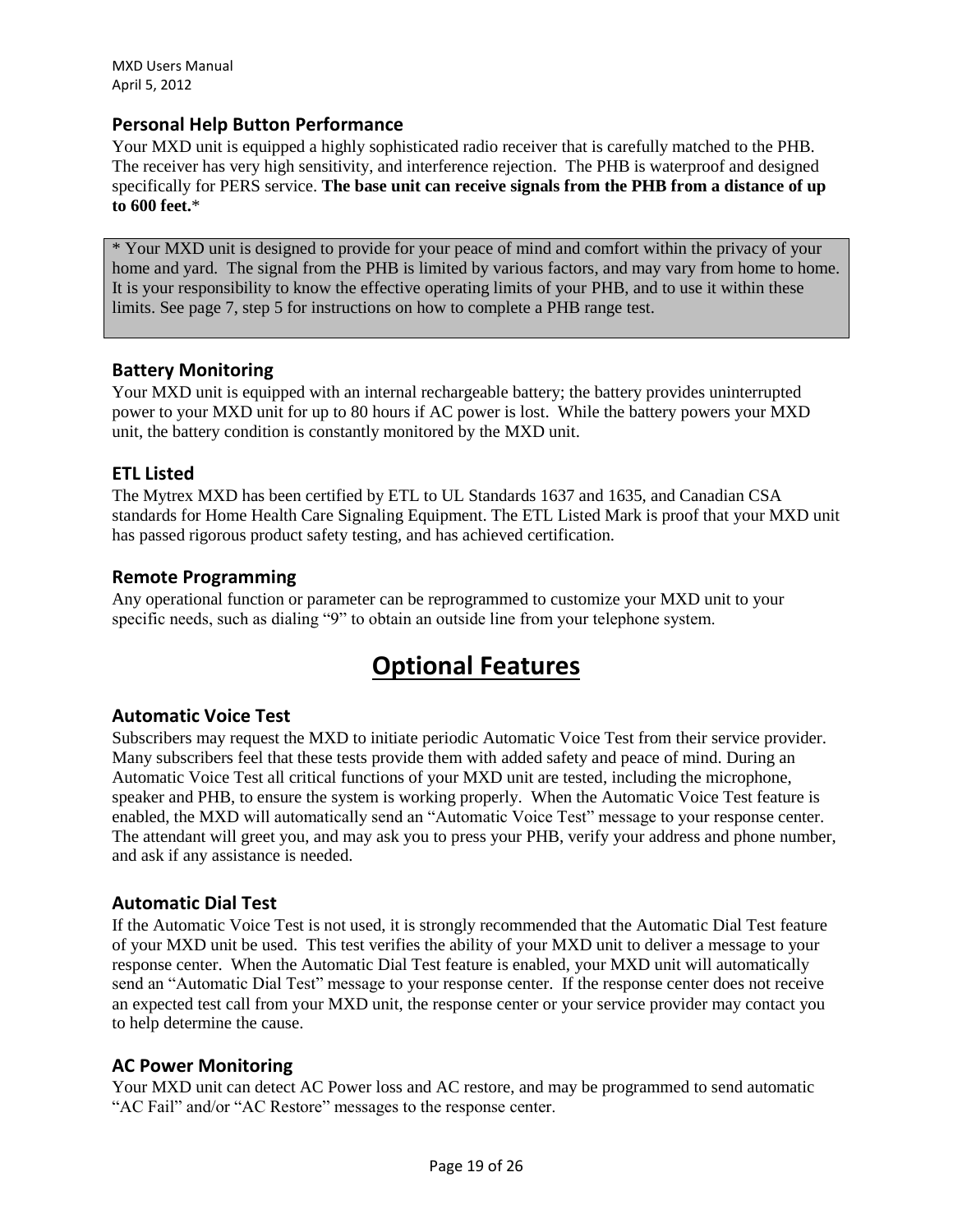### **Medication Dispenser**

Your MXD unit, when used in conjunction with a Medication Dispenser, can help manage your daily medication intake and compliance. When it is time for you to take your medication, the Medication Dispenser sounds an audible alert. If you do not take your medication in the allotted time, the Medication Dispenser activates your MXD unit. The response center receives a signal from your MXD unit, and an attendant will follow the processing protocol as specified by you and your family.

### **Additional PHBs**

Your MXD unit can be programmed to recognize many PHBs simultaneously, either in groups or individually. Your MXD unit is easily reprogrammed, in your home, to receive the additional PHBs. Please see "Programming a PHB" instructions on page 14, or contact your service provider.

#### **Audible Alarm**

Your MXD unit has an audible alarm that can be silenced for use in applications such as domestic violence, rape crisis, etc.

**\*For more information on Optional Features, please contact your service provider.**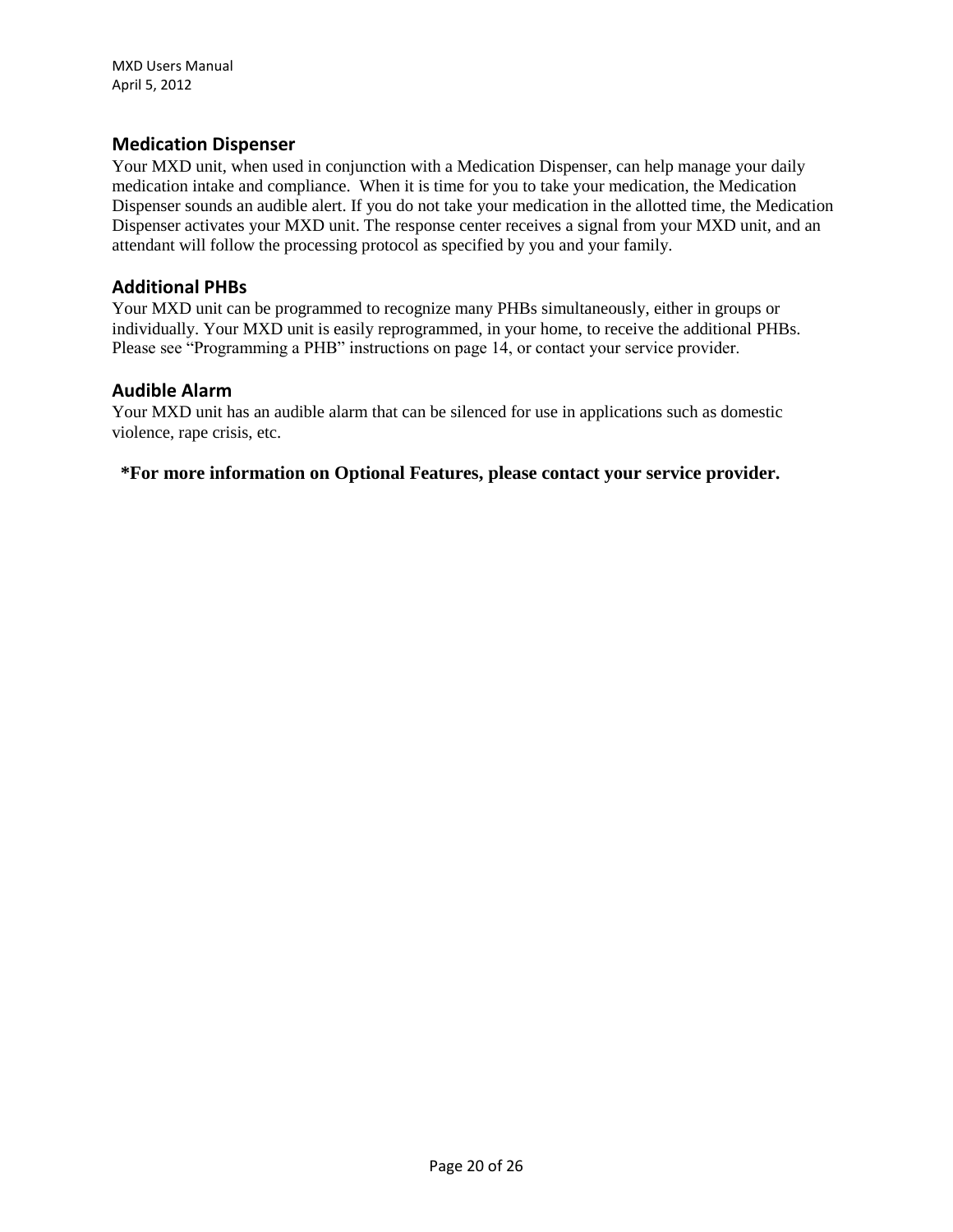# **Mytrex MXD Troubleshooting Guide**

| $\mathbf{1}$   | STATUS light off                                                                                        | ↓<br>No | →<br>Yes             | If the unit is plugged into AC and a phone<br>line, press the RESET button to wake up<br>the unit if it is in an inactive state.<br>Otherwise, plug the unit into a working<br>outlet, not controlled by a light switch.<br>Connect the telephone cord to an active<br>wall jack. The unit should turn on<br>automatically and the STATUS light<br>should show a steady green light. If it<br>does not turn on after verifying AC<br>power and phone circuit are both<br>available, contact Customer Service. |
|----------------|---------------------------------------------------------------------------------------------------------|---------|----------------------|---------------------------------------------------------------------------------------------------------------------------------------------------------------------------------------------------------------------------------------------------------------------------------------------------------------------------------------------------------------------------------------------------------------------------------------------------------------------------------------------------------------|
| $\overline{2}$ | STATUS light is a steady<br>green                                                                       | ↓<br>No | →<br>Yes             | The unit is connected to AC power and<br>to an active telephone circuit, and<br>should be ready to send an alarm to the<br>response center Cnduct a manual test to<br>verify the unit is operating correctly.                                                                                                                                                                                                                                                                                                 |
| 3              | STATUS light briefly flashes<br>green every few seconds                                                 | ↓<br>No | $\rightarrow$<br>Yes | The unit is not receiving AC power and is<br>operating on its internal backup battery.<br>Check that the unit is plugged into a live<br>AC outlet that is not controlled by a light<br>switch. If still flashing green when<br>connected to AC power, check for a<br>damaged power cord and contact<br>Customer Service.                                                                                                                                                                                      |
| $\overline{4}$ | STATUS light briefly flashes<br>red every few seconds                                                   | ↓<br>No | →<br>Yes             | The unit is not detecting an active<br>telephone circuit. Check that the unit is<br>properly connected to an active<br>telephone wall jack with the proper cord.<br>Check for whether the telephone wall<br>jack is active by plugging in a telephone<br>handset and checking for a dial tone.                                                                                                                                                                                                                |
| 5              | STATUS light briefly flashes<br>orange every few seconds                                                | ↓<br>No | →<br>Yes             | The unit is not connected to a live AC<br>power outlet, AND is not connected to a<br>live telephone line. Check the AC power<br>and phone connections (steps 2 and 3).                                                                                                                                                                                                                                                                                                                                        |
| b              | STATUS light is a steady<br>red                                                                         | NO.     | Yes                  | The unit is trying to dial the response<br>center or is in Range Test mode and is<br>not receiving a PHB signal. If the unit<br>should be calling for help and has<br>displayed the red steady STATUS light for<br>more than 30 seconds, reset the unit,<br>place it in Monitor mode, and test the<br>unit to determine why the unit is not<br>connecting to the monitoring center.                                                                                                                           |
| $\overline{7}$ | Unit connects and enters<br>two way voice mode, but<br>there is a lot of static<br>noise on the speaker | ↓<br>No | →<br>Yes             | Does the home have DSL service? If yes,<br>check that a DSL filter is installed<br>between the unit and the telephone wall<br>jack.                                                                                                                                                                                                                                                                                                                                                                           |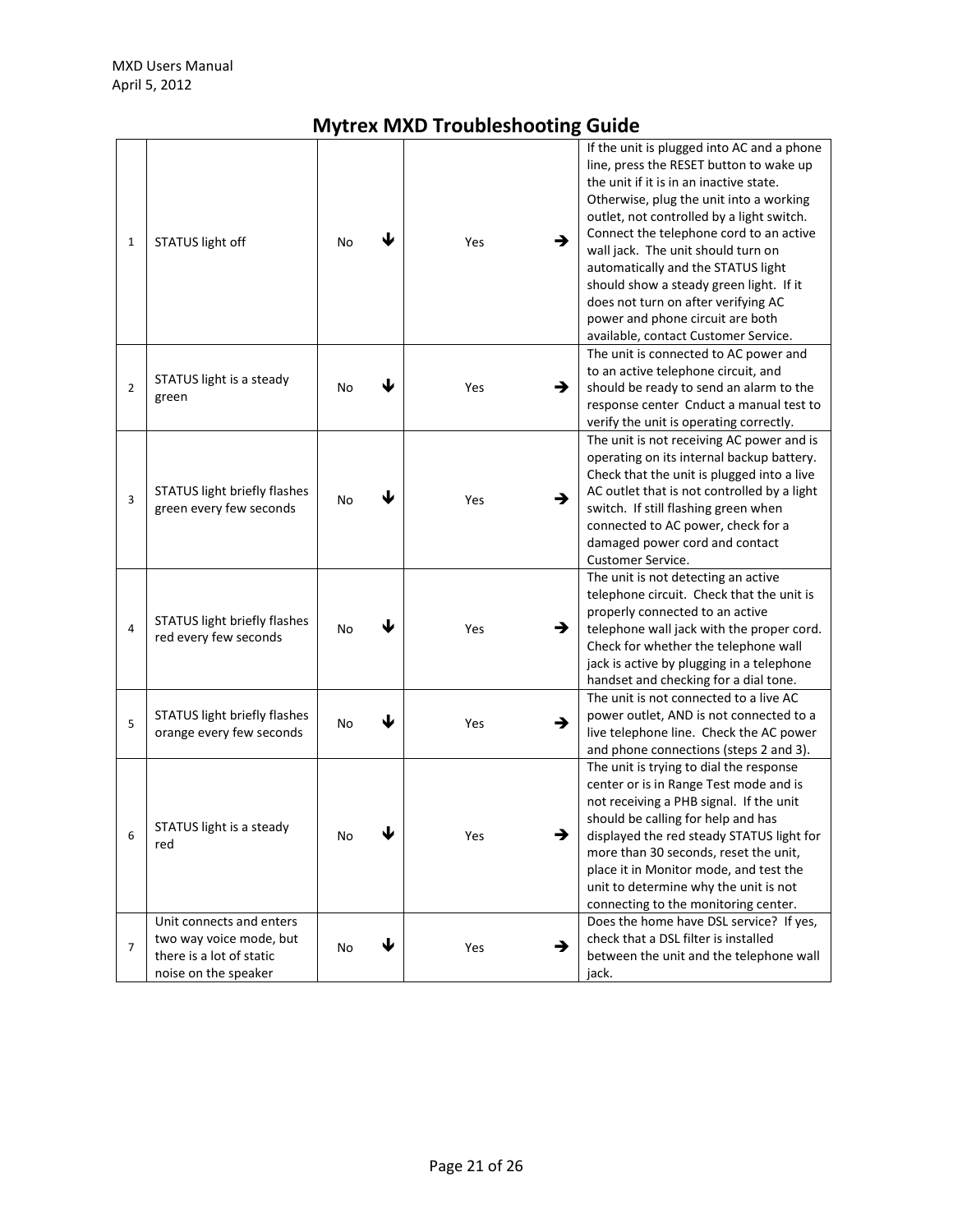| <b>Mytrex MXD Troubleshooting Guide (Cont.)</b>                                                                |                                                                                                                                                         |            |                 |                        |               |                                                                                                                                                                                                                                                                                                                              |
|----------------------------------------------------------------------------------------------------------------|---------------------------------------------------------------------------------------------------------------------------------------------------------|------------|-----------------|------------------------|---------------|------------------------------------------------------------------------------------------------------------------------------------------------------------------------------------------------------------------------------------------------------------------------------------------------------------------------------|
| 6                                                                                                              | When pressed, does the<br>PHB's indicator light flash?                                                                                                  | Yes        | ↓               | <b>No</b>              | →             | The PHB needs to be replaced. Contact<br>your provider. See pages 12 and 13 for<br>instructions on programming a new<br>PHB.                                                                                                                                                                                                 |
| $\overline{7}$                                                                                                 | What color is the PHB's<br>indicator light?                                                                                                             | Green      | $\blacklozenge$ | Red                    | $\rightarrow$ | Press the button several times to<br>exercise it. If the light changes to green,<br>and stays green for at least 10 seconds,<br>the button is fine. If not, replace the<br>PHB.                                                                                                                                              |
| 8                                                                                                              | Does the PHB activate the<br>unit                                                                                                                       | Yes        | ↓               | No                     | →             | Program the PHB to the unit. See pages<br>12 and 13                                                                                                                                                                                                                                                                          |
| 9                                                                                                              | If the unit is having trouble<br>dialing and connecting to<br>the response center: Does<br>the Subscriber have<br><b>Standard Telephone</b><br>Service? | <b>Yes</b> | ↓               | <b>DSL</b>             | →             | Requires a properly installed DSL Filter.<br>(Radio Shack #279-101)                                                                                                                                                                                                                                                          |
|                                                                                                                |                                                                                                                                                         |            |                 | CableTelephone Service | →             | The MXD is compatible with cable<br>telephone service. Verify that the unit is<br>connected properly and displays a green<br>STATUS light, and verify that the correct<br>dialing instructions and telephone<br>number have been programmed into<br>the unit. Then test the unit.                                            |
|                                                                                                                |                                                                                                                                                         |            |                 | <b>PBX</b>             | →             | Confirm that the correct dialing<br>instructions and telephone number<br>have been programmed into the unit. If<br>this does not correct the problem, the<br>unit may require an analog line (e.g., a<br>fax line) to work properly.                                                                                         |
|                                                                                                                |                                                                                                                                                         |            |                 | VolP                   | →             | The MXD is designed to work with VoIP<br>systems. Check that the residence<br>power is on and that the Internet<br>provider is in operation. The MXD will<br>not function if there Internet provider is<br>experiencing an outage or if AC<br>power/backup power is not available for<br>the residence's Internet equipment. |
| 10                                                                                                             | Does the telephone service<br>require a dialing prefix? (i.e.<br>dial 9)                                                                                | No         | ↓               | Yes                    | →             | The Unit needs to be programmed to<br>dial a prefix. Call your provider for<br>programming.                                                                                                                                                                                                                                  |
| Use monitor mode as described in advance troubleshooting techniques, or call your provider's customer service. |                                                                                                                                                         |            |                 |                        |               |                                                                                                                                                                                                                                                                                                                              |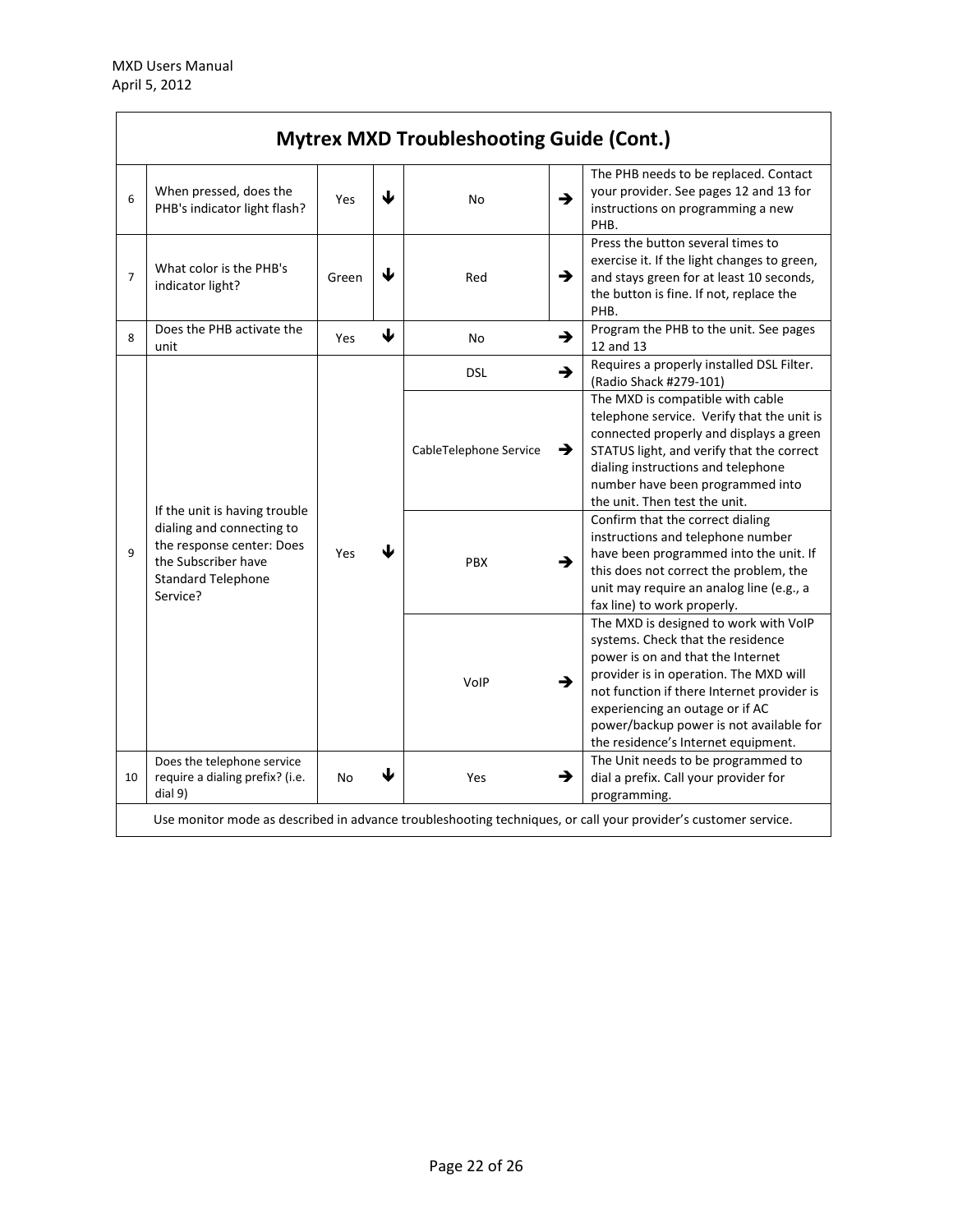# **Advanced Troubleshooting Techniques**

#### **Using Monitor Mode to Troubleshoot Connection Problems**

By placing the unit into monitor mode you may be able to discover why the Mytrex MXD is not connecting to the response center, if the unit seems to be connected properly to AC power and a phone line. Monitor mode allows the troubleshooter to listen to the unit's dialing sequence and determine the unit is doing during each step of the call-in process. To test the dialing sequence while using the monitor mode:

- 1. Place the Mytrex MXD in monitor mode by pressing the T/L button twice (See Page 5).
- 2. Send a test signal and listen for each of the following:
	- Dial tone
	- Dialing (make sure that dial tone is broken)
	- Ringing
	- A series of tones that represent the following data sequences
	- o Receiver answer tones o Kissoff
	- o Data Transfer o Date/Time Stamp
	- A monitoring center attendant asking if you need help.
- 3. If a dial tone is not present, check to see if an extension is off hook somewhere on the circuit.
- 4. If a dial tone is present but is not completed, confirm that correct telephone numbers are programmed into the unit, including any necessary "9" or other preliminary codes to access an outside line
- 5. If the unit seems to connect to the response center but cannot transfer data, contact your provider at the telephone number on Page 2 of this manual.

**Important Note:** The Personal Help Buttons and internal receiver supplied with your MXD are designed and tested to high and exacting specifications. However, due to the laws of physics, vagaries of radio transmissions, and the limited output power allowed by the Federal Communications Commission, the user should be aware that:

- All receivers may be blocked by radio signals occurring on or near their operating frequencies, regardless of the code selected
- A receiver can only respond to one transmitter signal at a time regardless of the number of codes that it has been programmed to recognize
- Wireless equipment should be tested regularly to determine if there are sources of interference and to protect against faults

If you experience any indications that something may be interfering with the operation of your MXD unit, contact your service provider as soon as possible.

**If you have not been able to solve a performance problem by using the trouble shooting guide, the unit may need to be replaced. Please call your service provider for additional assistance.**

# **Warranty and Replacement Policy**

Your MXD unit and PHBs are manufactured to high and exacting specifications and are designed to provide you security and peace of mind for many years.

#### **MXD Units**

Mytrex, Inc. warrants, for a period of one year from the date of shipment to the original purchaser, that the products it sells are free from defects in material and workmanship. During the warranty period, Mytrex will, at its option, either repair or replace products which prove to be defective. The repaired or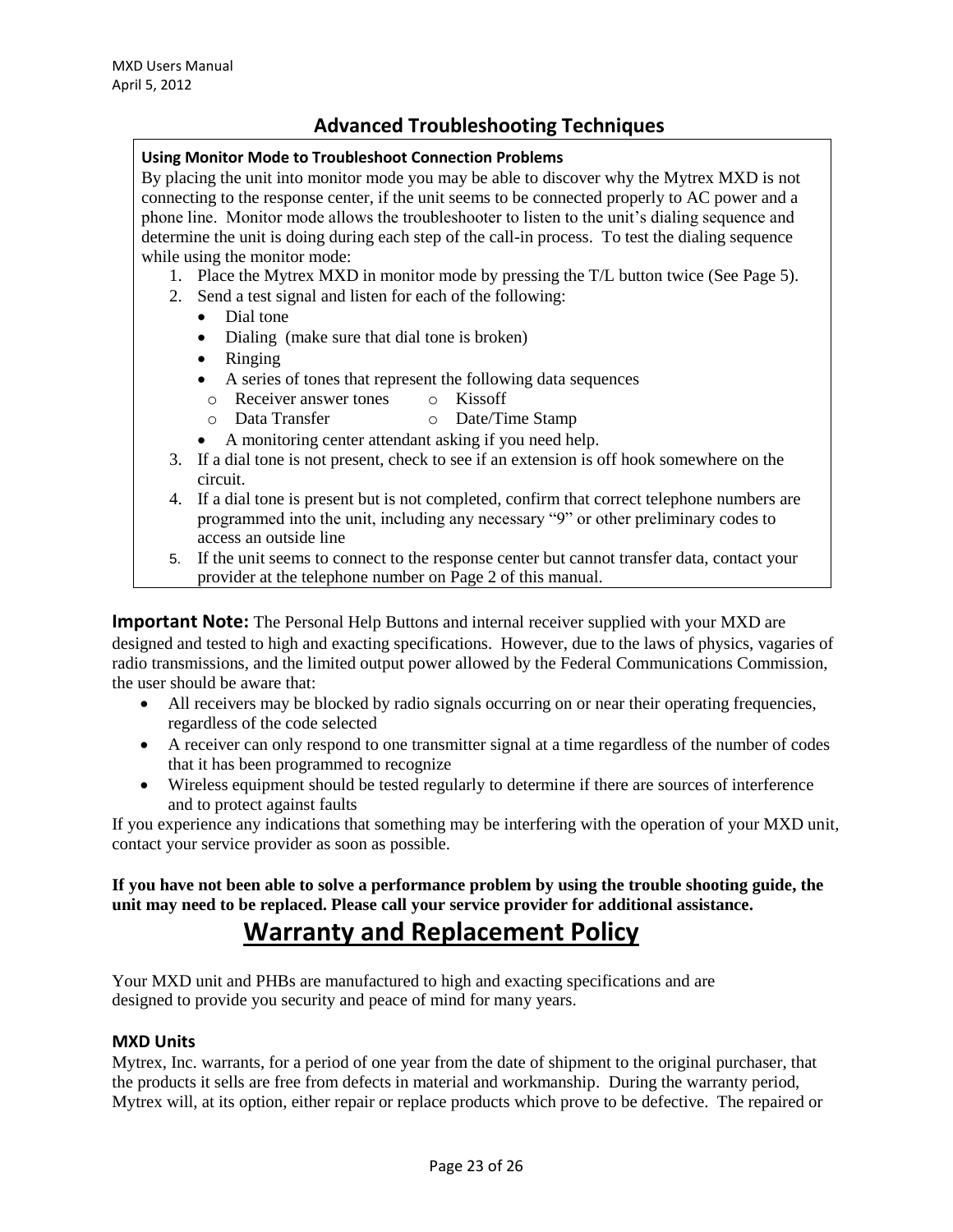replaced equipment is then warranted for 90 days or the balance of the initial warranty period, whichever is greater. The one year warranty excludes all base unit backup batteries which are warranted for a period of 90 days only. Equipment which has been subject to abuse, misuse, alteration, unauthorized repair, or damage as a result of Acts of God beyond the control of Mytrex, Inc., is not covered by the warranty. Mytrex, inc. shall have the right of final determination of the existence and cause of defect.

### **Personal Help Buttons**

Mytrex, Inc. warrants the RA3TX and RAT3A PHB for a period of one year. Product warranty eligibility will be determined by the serial number located on the label placed on the back of the PHB. PHBs with missing labels will not be replaced under the warranty.

# **Notifications**

Your MXD has been registered with the U.S. Federal Communications Commission (FCC), in accordance with Part 15 and Part 68.

The FCC requires that you connect your MXD to the nationwide telephone network through a modular telephone jack (USOC RJ11C, RJ11W, RJ14 or RJ31X). This equipment may not be used with coin telephone lines or party lines. Contact the state public utility commission, public service commission or corporation commission for more information.

### **Notification to the Telephone Company:**

Upon request of your local telephone company, you are required to provide them with the following information:

- 1. The "Line" to which you will connect your MXD (that is, your phone number); and
- 2. The MXD's FCC Registration Number and Ringer Equivalence Number (REN). Those numbers are on the bottom of your MXD. The REN is used to determine how many devices may be connected to a telephone line.

Excessive RENs on a telephone line may result in the devices not ringing in response to an incoming call. In most, but not all, areas, the sum of RENs should not exceed five (5.0). To be certain of the number of devices that may be connected to a line, as determined by the total RENs, contact your telephone company. For products approved after July 23, 2001, the REN for this product is part of the product identifier that has the format US: AAAEQ##TXXXX. The digits represented by ## are the REN without a decimal point (E.G., 03 is a REN of 0.3).

#### **Repair information:**

If trouble is experienced with this equipment (MXD personal emergency response system), please contact your provider for warranty or repair information. If the equipment is causing harm to the telephone network, the telephone company may request that you disconnect the equipment until the problem is solved.

**Caution**: Changes or modifications not expressly approved by the party responsible for compliance could void the user's authority to operate the equipment

# **Rights of the Telephone Company:**

If this equipment (MXD personal emergency response system) causes harm to the telephone network, the telephone company will notify you in advance that temporary discontinuance of service may be required. But if advance notice isn't practical, the telephone company will notify the customer as soon as possible. Also, you will be advised of your right to file a complaint with the FCC if you believe it is necessary.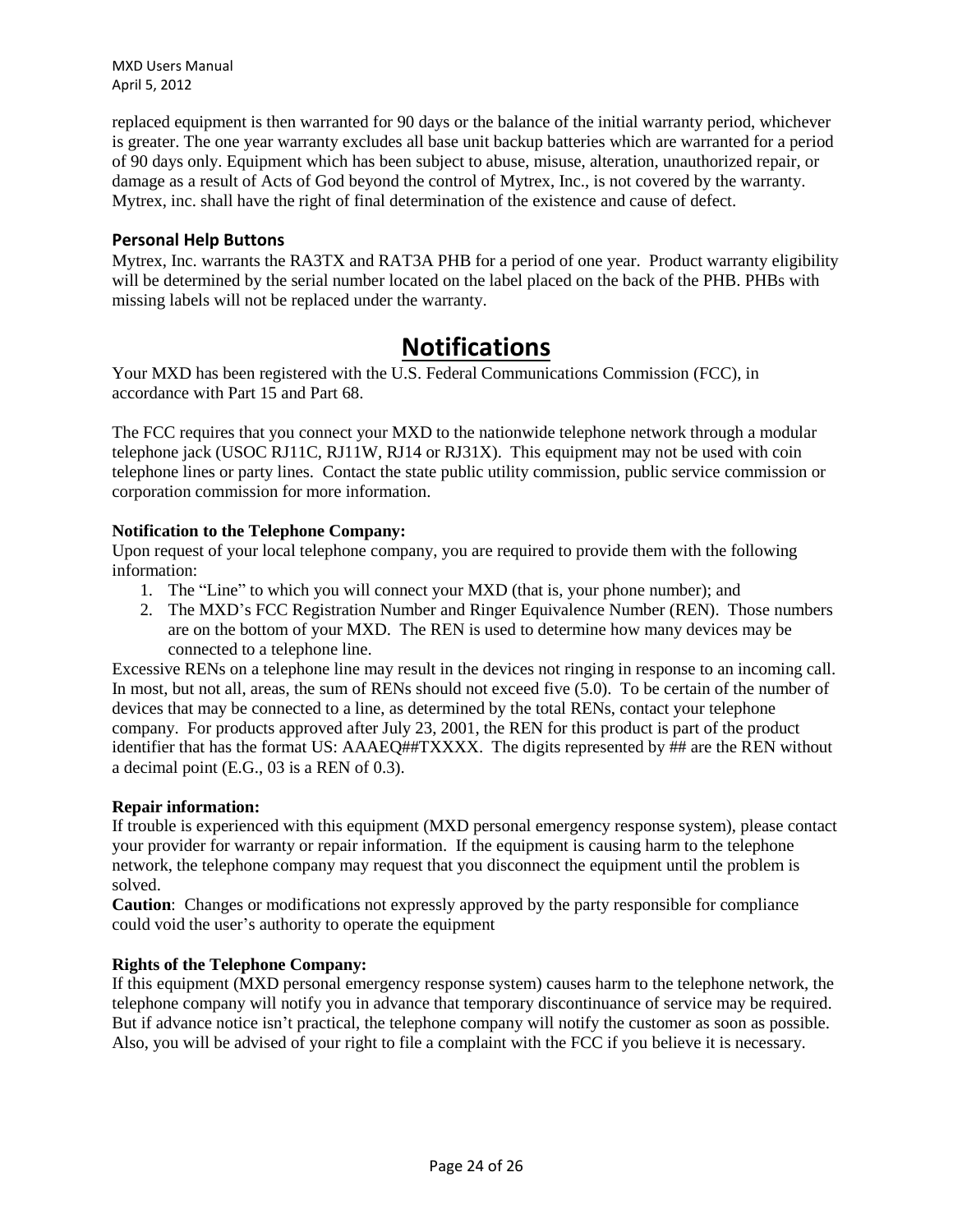The telephone company may make changes in its facilities, equipment, operations or procedures that could affect the operation of the equipment. If this happens, the telephone company will provide advance notice in order for you to make necessary modifications to maintain uninterrupted service.

**Interference Information:** FCC Rules Part 15: The MXD complies with Part 15 of the FCC Rules. Operation is subject to the following two conditions: (1) this device may not cause harmful interference, and (2) this device must accept any interference received, including interference that may cause undesired operation.

**Note**: Your MXD has been tested and found to comply with the limits for a Class B digital device, pursuant to Part 15 of the FCC Rules. These limits are designed to provide reasonable protection against harmful interference in a residential installation. This equipment generates, uses, and can radiate radio frequency energy and, if not installed and used in accordance with the instructions, may cause harmful interference to radio communications. However, there is no guarantee that interference will not occur in a particular installation. If this equipment does cause harmful interference to radio or television reception, which can be determined by turning the equipment off and on, the user is encouraged to try to correct the interference by one or more of the following measures:

- Move the MXD away from your radio or television
- Plug the MXD into a different power outlet than your radio or television.
- Reorient or relocate the receiving antenna.
- Consult the dealer or an experienced radio/TV technician for help.

Infrequently used radio links should be tested regularly to protect against undetected interference or fault. The Manufacturer suggests at least weekly.

A general knowledge of radio and its vagaries should be gained prior to acting as a wholesale distributor, dealer, or installer and these facts should be communicated to the ultimate user.

#### **ACTA (Administration Council for Terminal Attachments) Information:**

This equipment complies with Part 68 of the FCC rules and the requirements adopted by the ACTA. On the bottom of this equipment is a label that contains, among other information, a product identifier in the format US: AAAEQ##TXXXX. If requested, this number must be provided to the telephone company.

A plug and jack used to connect this equipment to the premises' wiring and telephone network must comply with the applicable FCC Part 68 rules and requirements adopted by the ACTA. A compliant telephone cord and modular plug is provided with this product. It is designed to be connected to a compatible modular jack that is also compliant. See installation instructions for details. If your home has specially wired alarm equipment connected to the telephone line, ensure that the installation of the MXD does not disable your alarm equipment. If you have questions about what will disable alarm equipment, consult your telephone company or a qualified installer. **Caution:** In order for "alarm dialing equipment" to be able to seize the phone line to report an alarm or other event when other customer equipment (telephone, answering system, computer modem, etc.) connected to the same line is in use, "alarm dialing equipment" must be connected to a properly installed RJ31X jack. The RJ31X jack must be connected in series with, and ahead of, all other equipment attached to the same phone line. Series installation of an RJ31X jack is depicted in Figure 11. If you have any questions concerning these instructions, you should consult your telephone company or a qualified installer about installing the necessary jack and alarm dialing equipment for you.